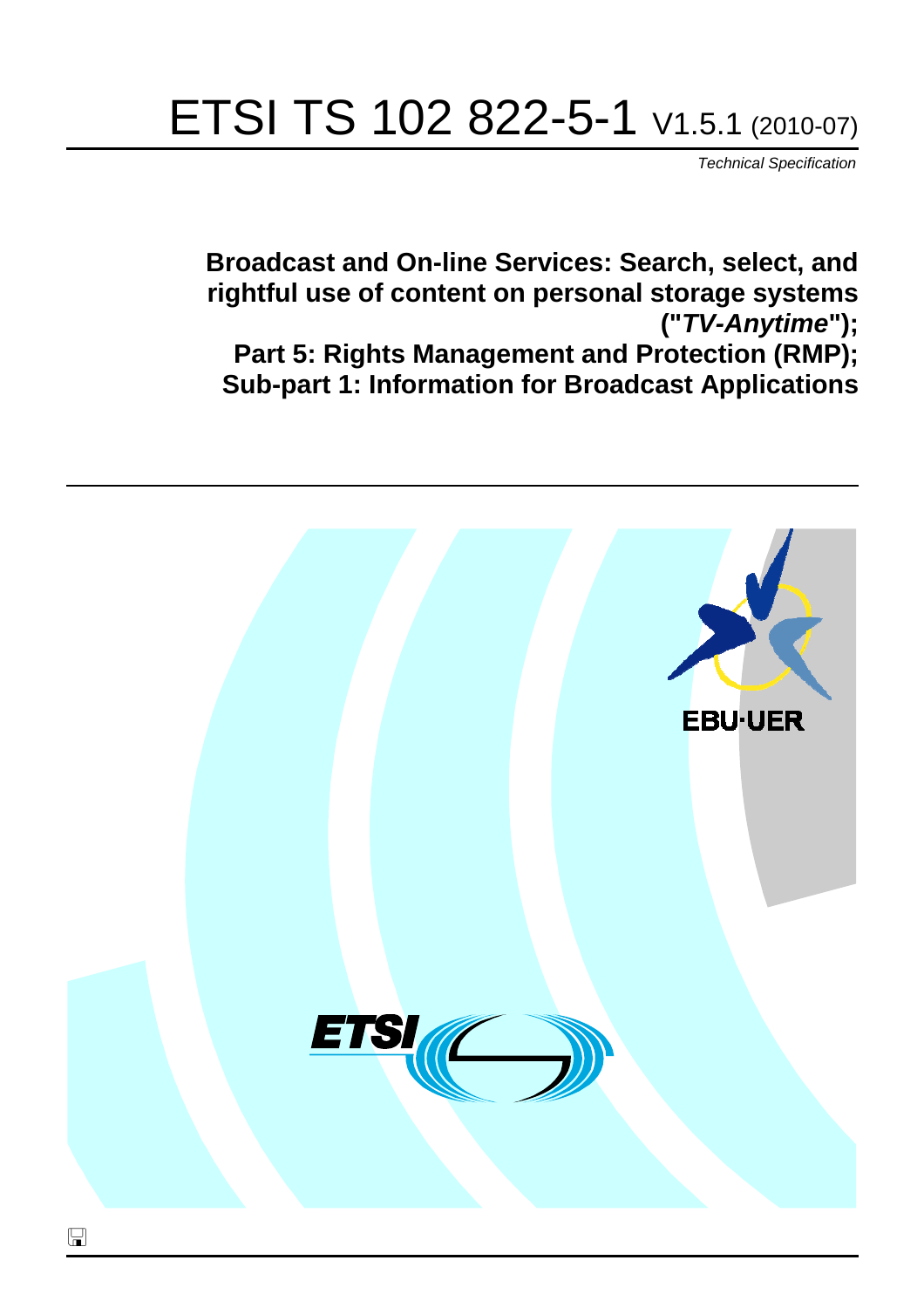Reference

RTS/JTC-TVA-50-05-01

Keywords broadcasting, content, system, TV, video

#### *ETSI*

#### 650 Route des Lucioles F-06921 Sophia Antipolis Cedex - FRANCE

Tel.: +33 4 92 94 42 00 Fax: +33 4 93 65 47 16

Siret N° 348 623 562 00017 - NAF 742 C Association à but non lucratif enregistrée à la Sous-Préfecture de Grasse (06) N° 7803/88

#### *Important notice*

Individual copies of the present document can be downloaded from: [http://www.etsi.org](http://www.etsi.org/)

The present document may be made available in more than one electronic version or in print. In any case of existing or perceived difference in contents between such versions, the reference version is the Portable Document Format (PDF). In case of dispute, the reference shall be the printing on ETSI printers of the PDF version kept on a specific network drive within ETSI Secretariat.

Users of the present document should be aware that the document may be subject to revision or change of status. Information on the current status of this and other ETSI documents is available at <http://portal.etsi.org/tb/status/status.asp>

If you find errors in the present document, please send your comment to one of the following services: [http://portal.etsi.org/chaircor/ETSI\\_support.asp](http://portal.etsi.org/chaircor/ETSI_support.asp)

#### *Copyright Notification*

No part may be reproduced except as authorized by written permission. The copyright and the foregoing restriction extend to reproduction in all media.

> © European Telecommunications Standards Institute 2010. © European Broadcasting Union 2010. All rights reserved.

**DECT**TM, **PLUGTESTS**TM, **UMTS**TM, **TIPHON**TM, the TIPHON logo and the ETSI logo are Trade Marks of ETSI registered for the benefit of its Members. **3GPP**TM is a Trade Mark of ETSI registered for the benefit of its Members and of the 3GPP Organizational Partners.

**LTE**™ is a Trade Mark of ETSI currently being registered

for the benefit of its Members and of the 3GPP Organizational Partners.

**GSM**® and the GSM logo are Trade Marks registered and owned by the GSM Association.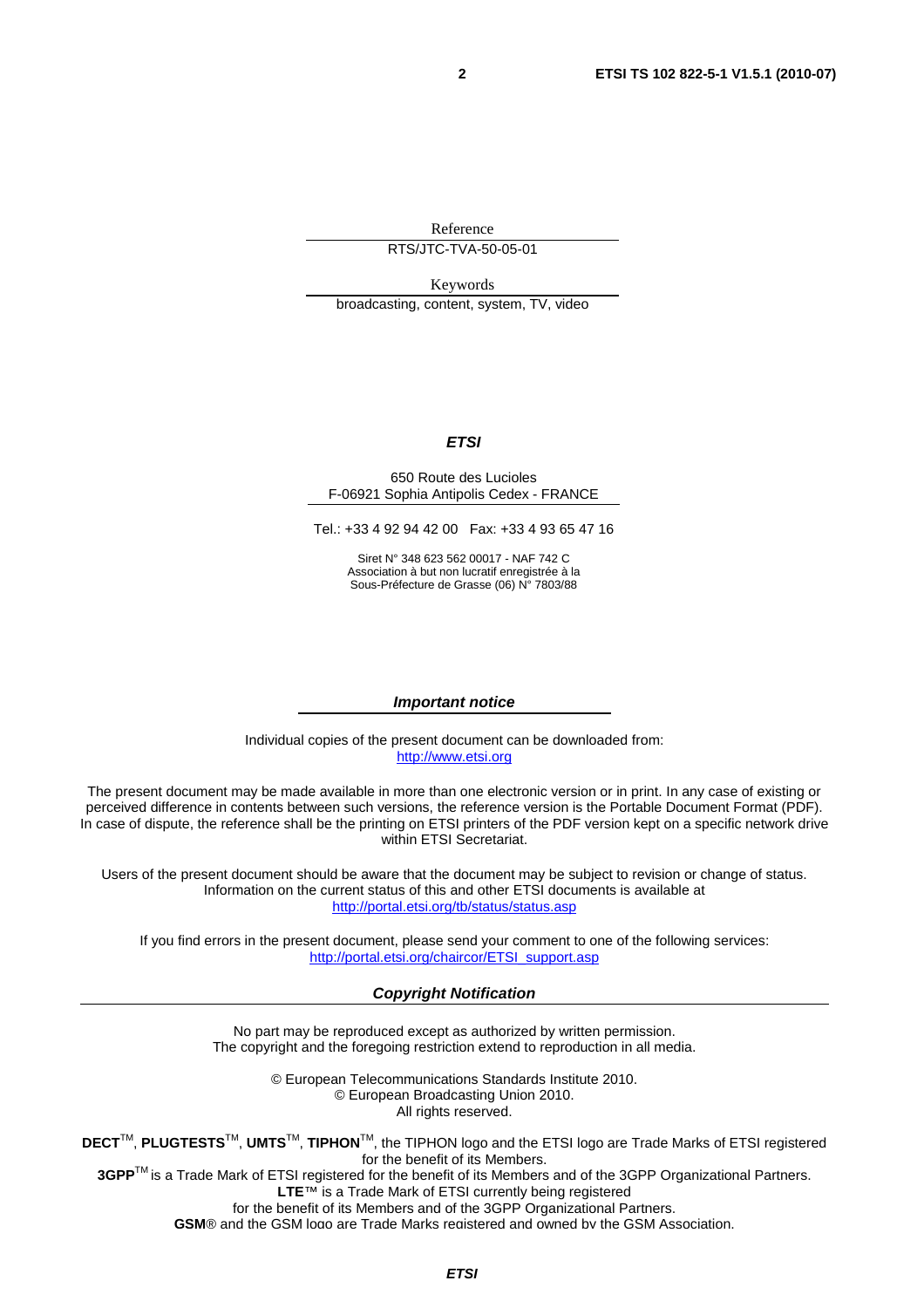## Contents

| 1                                    |                               |  |
|--------------------------------------|-------------------------------|--|
| 2<br>2.1<br>2.2.                     |                               |  |
| 3<br>3.1<br>3.2                      |                               |  |
| 4<br>4.1<br>4.2<br>4.3               |                               |  |
| 5<br>5.1<br>5.2<br>5.3<br>5.4        |                               |  |
| 6<br>6.1<br>6.2<br>6.3<br>6.4<br>6.5 |                               |  |
| 7                                    |                               |  |
|                                      | <b>Annex A (informative):</b> |  |
| A.1<br>A.2                           |                               |  |
|                                      | <b>Annex B</b> (informative): |  |
|                                      | <b>Annex C</b> (informative): |  |
|                                      |                               |  |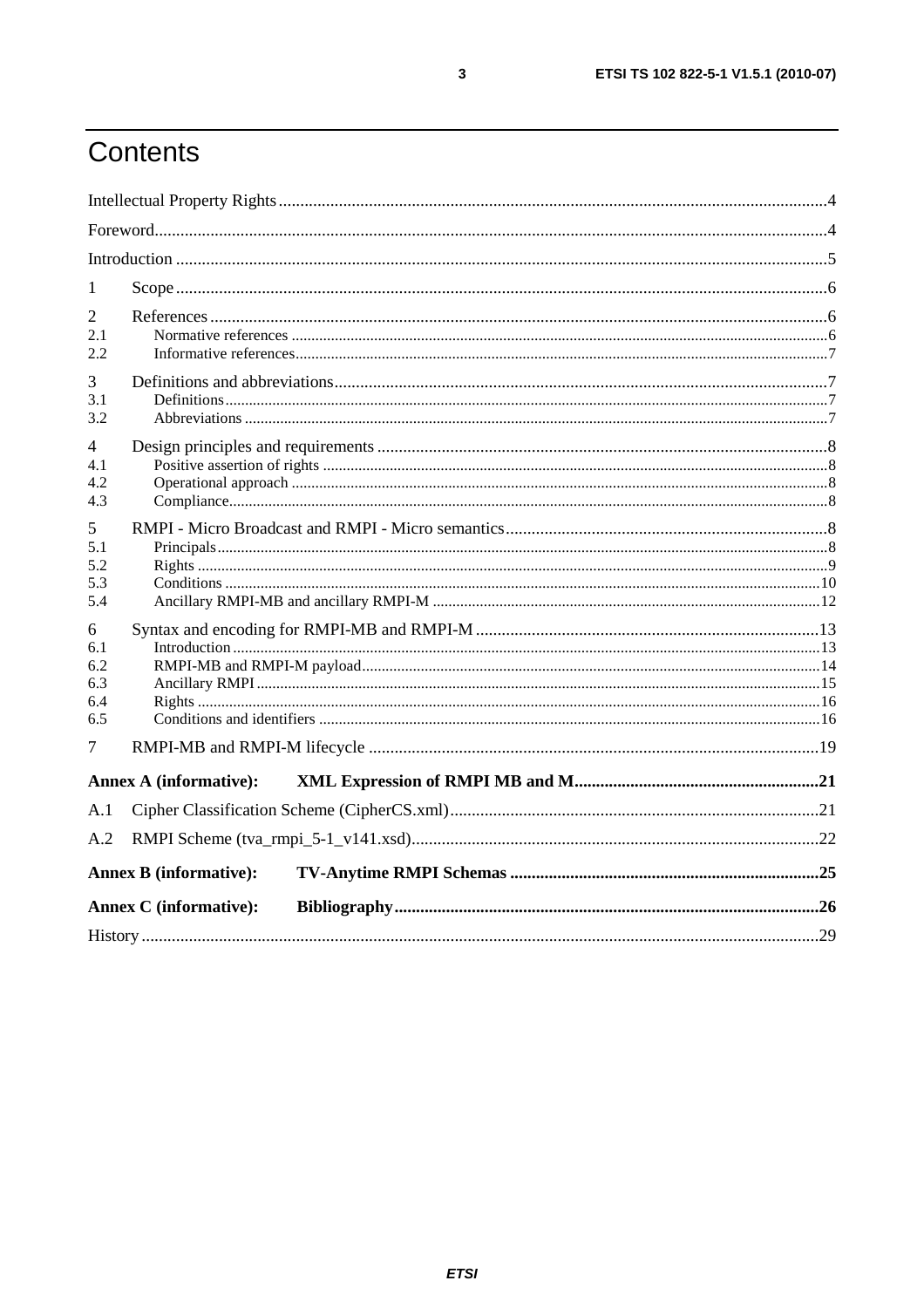IPRs essential or potentially essential to the present document may have been declared to ETSI. The information pertaining to these essential IPRs, if any, is publicly available for **ETSI members and non-members**, and can be found in ETSI SR 000 314: *"Intellectual Property Rights (IPRs); Essential, or potentially Essential, IPRs notified to ETSI in respect of ETSI standards"*, which is available from the ETSI Secretariat. Latest updates are available on the ETSI Web server [\(http://webapp.etsi.org/IPR/home.asp\)](http://webapp.etsi.org/IPR/home.asp).

Pursuant to the ETSI IPR Policy, no investigation, including IPR searches, has been carried out by ETSI. No guarantee can be given as to the existence of other IPRs not referenced in ETSI SR 000 314 (or the updates on the ETSI Web server) which are, or may be, or may become, essential to the present document.

### Foreword

This Technical Specification (TS) has been produced by Joint Technical Committee (JTC) Broadcast of the European Broadcasting Union (EBU), Comité Européen de Normalisation ELECtrotechnique (CENELEC) and the European Telecommunications Standards Institute (ETSI).

NOTE: The EBU/ETSI JTC Broadcast was established in 1990 to co-ordinate the drafting of standards in the specific field of broadcasting and related fields. Since 1995 the JTC Broadcast became a tripartite body by including in the Memorandum of Understanding also CENELEC, which is responsible for the standardization of radio and television receivers. The EBU is a professional association of broadcasting organizations whose work includes the co-ordination of its members' activities in the technical, legal, programme-making and programme-exchange domains. The EBU has active members in about 60 countries in the European broadcasting area; its headquarters is in Geneva.

European Broadcasting Union CH-1218 GRAND SACONNEX (Geneva) Switzerland Tel: +41 22 717 21 11 Fax: +41 22 717 24 81

The present document is part 5, sub-part 1, of a multi-part deliverable covering Broadcast and On-line Services: Search, select, and rightful use of content on personal storage systems ("*TV-Anytime*"), as identified below:

- Part 1: "Benchmark Features";
- Part 2: "Phase 1 System description";
- Part 3: "Metadata";
- Part 4: "Phase 1 Content referencing":
- **Part 5: "Rights Management and Protection (RMP)":**

**Sub-part 1: "Information for Broadcast Applications";** 

Sub-part 2: "RMPI binding";

- Part 6: "Delivery of metadata over a bi-directional network";
- Part 7: "Bi-directional metadata delivery protection";
- Part 8: "Phase 2 Interchange Data Format";
- Part 9: "Phase 2 Remote Programming".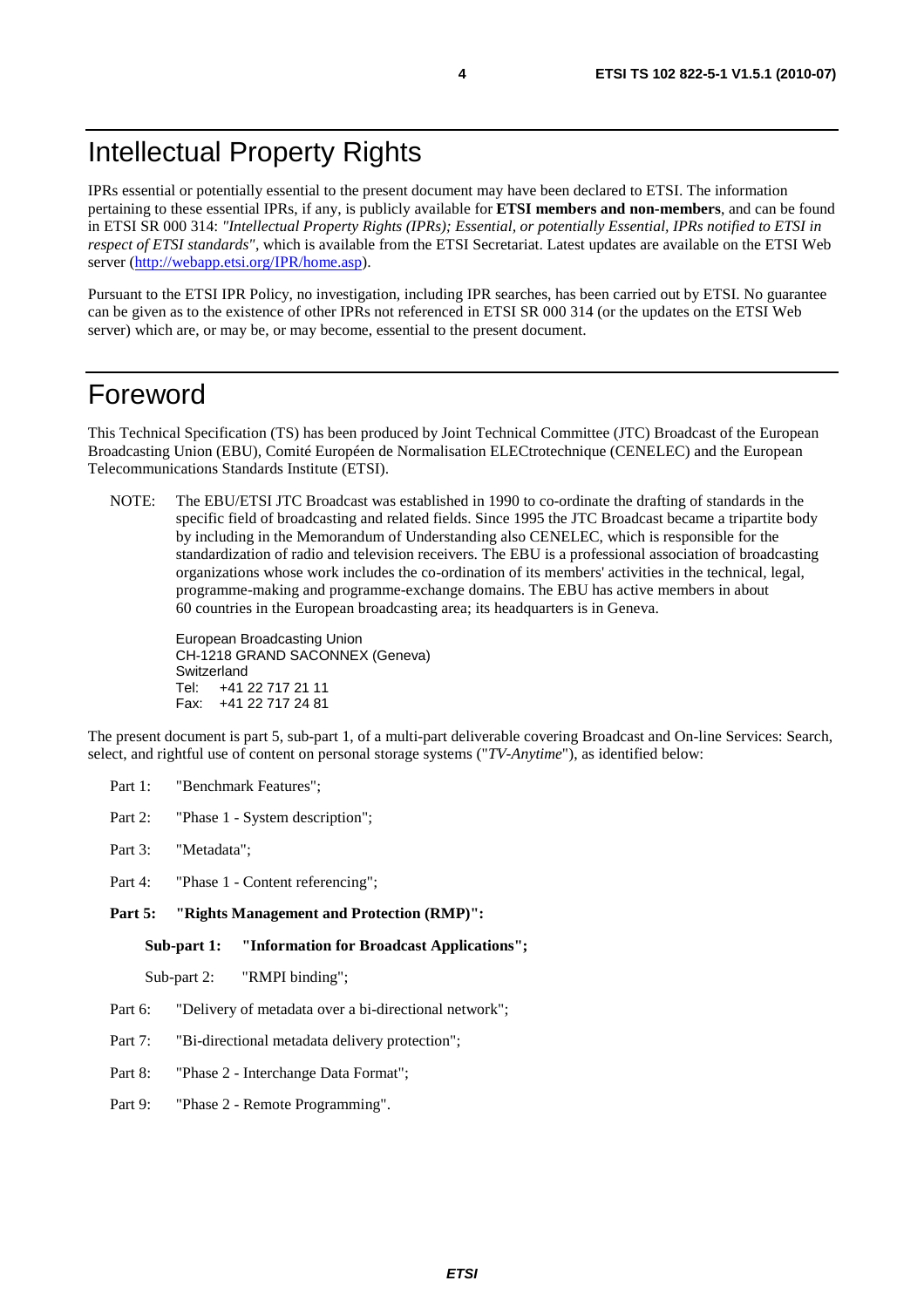### Introduction

The present document is based on a submission by the *TV-Anytime* forum [\(http://www.tv-anytime.org](http://www.tv-anytime.org/)).

The present document specifies the minimum set of usage rules and conditions required to enable protection of broadcast digital television content within a TVA Rights Management and Protection (RMP) compliant domain. When associated with a broadcast signal, RMP Information (RMPI) for Broadcast Applications is called RMPI-Micro Broadcast (RMPI-MB). When associated with content present in a TVA RMP compliant domain (post broadcast/acquisition) it is called RMPI-Micro (RMPI-M).

RMPI for Broadcast Applications can be used in conjunction with both free-to-air broadcasts and broadcasts protected by CA or DRM systems.



**Figure 1: RMPI in the broadcast environment** 

In figure 1, transfer of content from one RMP domain to another is not regulated by the RMPI-M/MB but the use of this content is.

*"TV-Anytime"* (TVA) is a synchronized set of specifications established by the *TV-Anytime* Forum. TVA features enable the search, selection, acquisition and rightful use of content on local and/or remote personal storage systems from both broadcast and online services.

TS 102 822-1 [1] and TS 102 822-2 [2] set the context and system architecture in which the standards for Metadata, Content referencing, Bi-directional metadata and Metadata protection are to be implemented in the *TV-Anytime* environment. TS 102 822-1 [1] provides benchmark business models against which the *TV-Anytime* system architecture is evaluated to ensure that the specification enable key business applications. TS 102 822-2 [2] presents the *TV-Anytime* System Architecture. These two documents are placed ahead of the others for their obvious introductory value. Note that these first two documents are largely informative, while the remainder of the series is normative.

The features are supported and enabled by the specifications for Metadata (TS 102 822-3 [3]), Content Referencing (TS 102 822-4 [4]), Rights Management (the present document and TS 102 822-5-2 [5]), Bi-directional Metadata Delivery (TS 102 822-6 [6]) and Protection (TS 102 822-7 [7]), Interchange Data Format (TS 102 822-8 [8]) and Remote Programming (TS 102 822-9 [9]). The present document is to be used by manufacturers, service providers and content providers for the implementation of the Phase 1 features of the *TV-Anytime* specifications.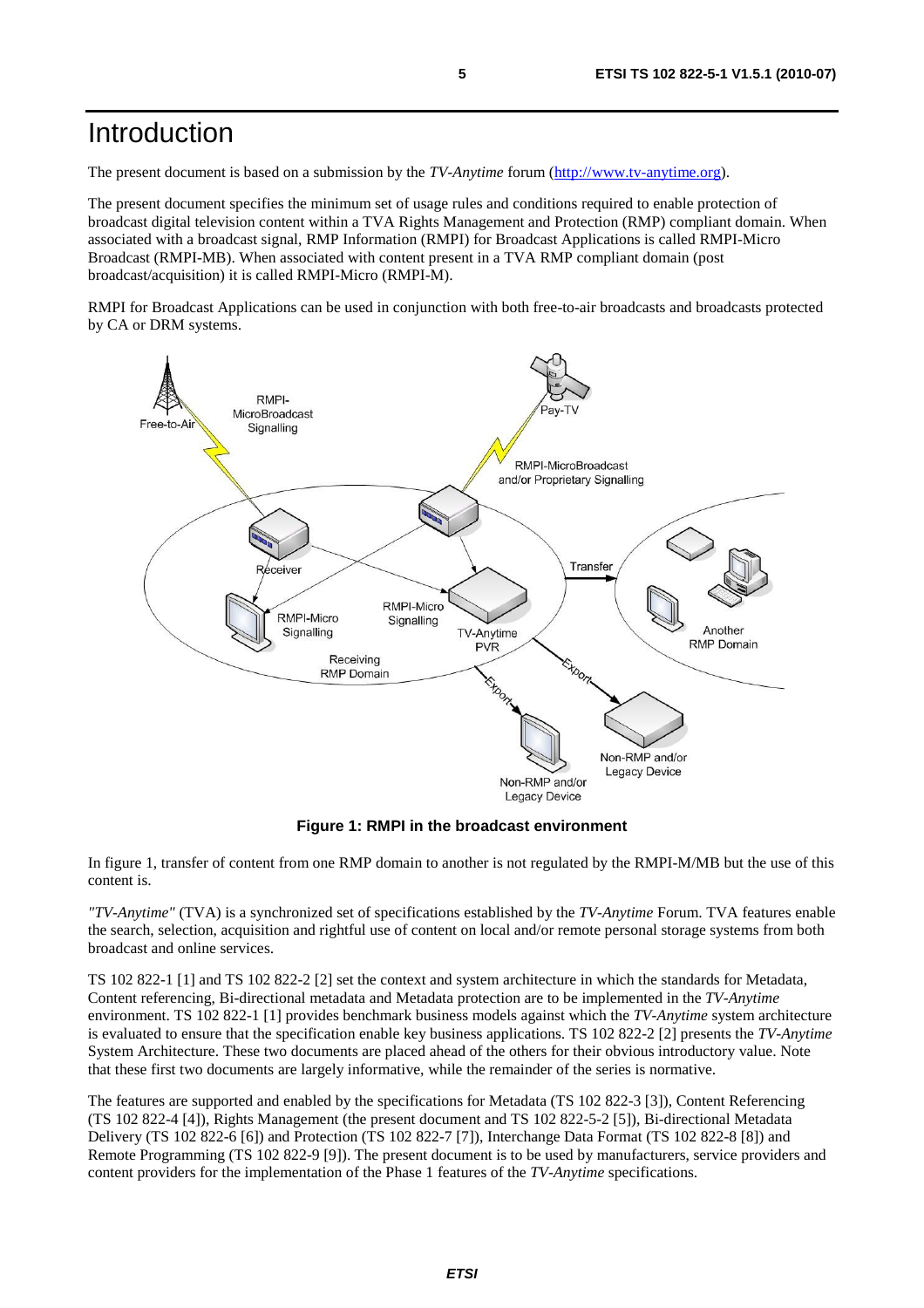### 1 Scope

The present document addresses RMPI for Broadcast Applications, made up of RMPI-Micro Broadcast and RMPI-Micro. The present document is a component of the TV-Anytime Rights Management and Protection system suite of specifications.

The present document provides the semantics, syntax and encoding for the usage rights, controls and permissions to be conveyed in RMPI-MB and RMPI-M.

## 2 References

References are either specific (identified by date of publication and/or edition number or version number) or non-specific. For specific references, only the cited version applies. For non-specific references, the latest version of the reference document (including any amendments) applies.

Referenced documents which are not found to be publicly available in the expected location might be found at [http://docbox.etsi.org/Reference.](http://docbox.etsi.org/Reference)

NOTE: While any hyperlinks included in this clause were valid at the time of publication ETSI cannot guarantee their long term validity.

### 2.1 Normative references

The following referenced documents are necessary for the application of the present document.

[1] ETSI TS 102 822-1: "Broadcast and On-line Services: Search, select, and rightful use of content on personal storage systems ("TV-Anytime"); Part 1: Benchmark Features". [2] ETSI TS 102 822-2: "Broadcast and On-line Services: Search, select, and rightful use of content on personal storage systems ("TV-Anytime"); Part 2: Phase 1 - System description". [3] ETSI TS 102 822-3 (all sub-parts): "Broadcast and On-line Services: Search, select, and rightful use of content on personal storage systems ("TV-Anytime"); Part 3: Metadata". [4] ETSI TS 102 822-4: "Broadcast and On-line Services: Search, select, and rightful use of content on personal storage systems ("TV-Anytime"); Part 4: Content referencing". [5] ETSI TS 102 822-5-2: "Broadcast and On-line Services: Search, select, and rightful use of content on personal storage systems ("TV-Anytime"); Part 5: Rights Management and Protection (RMP); Sub-part 2: RMPI binding". [6] ETSI TS 102 822-6 (all sub-parts): "Broadcast and On-line Services: Search, select, and rightful use of content on personal storage systems ("TV-Anytime"); Part 6: Delivery of metadata over a bi-directional network". [7] ETSI TS 102 822-7: "Broadcast and On-line Services: Search, select, and rightful use of content on personal storage systems ("TV-Anytime Phase 1"); Part 7: Bi-directional metadata delivery protection". [8] ETSI TS 102 822-8: "Broadcast and On-line Services: Search, select, and rightful use of content on personal storage systems ("TV-Anytime"); Part 8: Phase 2 - Interchange Data Format". [9] ETSI TS 102 822-9: "Broadcast and On-line Services: Search, select, and rightful use of content on personal storage systems ("TV-Anytime"); Part 9: Phase 2 - Remote Programming".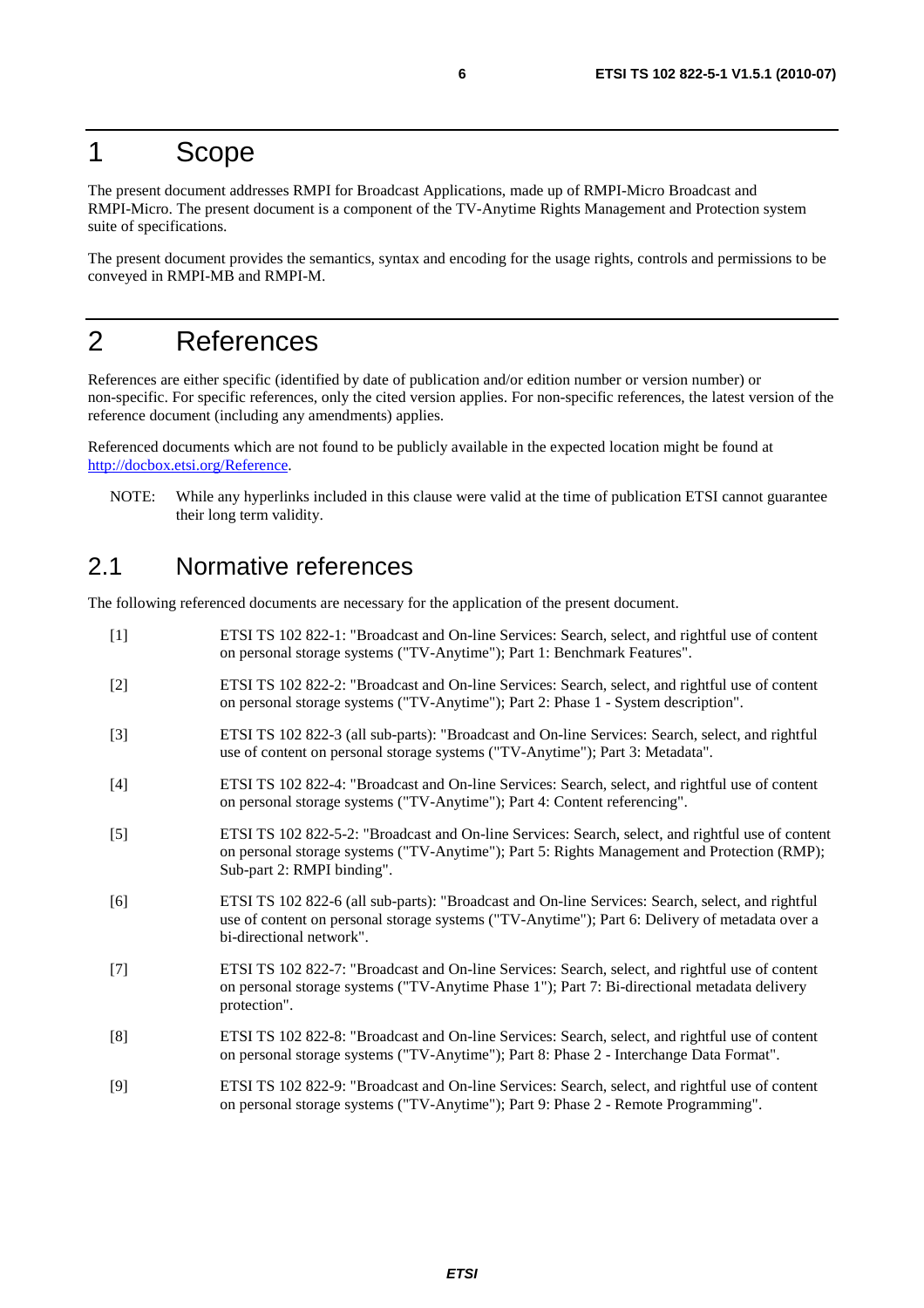### 2.2 Informative references

The following referenced documents are not necessary for the application of the present document but they assist the user with regard to a particular subject area.

Not applicable.

## 3 Definitions and abbreviations

### 3.1 Definitions

For the purposes of the present document, the following terms and definitions apply:

**compliance body:** legal entity that adopts the specification and enforces a compliance regime

**conditions:** limitations on rights

**grant:** combination of one principal, one or more rights and zero or more conditions

**principals:** entities that perform actions

**rights:** actions that can be performed using a given piece of content

**RMP-domain:** set of TVA RMP-compliant devices that are **securely bound** to each other for the purpose of exchanging protected content

NOTE: It is an instance of a principal. The rules for creating and managing domains are outside the scope of the present document.

### 3.2 Abbreviations

For the purposes of the present document, the following abbreviations apply:

| <b>AES</b>     | <b>Advanced Encryption Standard</b>                                |  |
|----------------|--------------------------------------------------------------------|--|
| bslbf          | bit string left bit first                                          |  |
| CA.            | <b>Conditional Access</b>                                          |  |
| <b>CCI</b>     | Copy Control Information                                           |  |
| <b>CSA</b>     | Common Scrambling Algorithm                                        |  |
| <b>DRM</b>     | Digital Rights Management                                          |  |
| <b>DVB</b>     | The Digital Video Broadcasting Project                             |  |
| HD             | <b>High Definition</b>                                             |  |
| <b>HDCP</b>    | High bandwidth Digital Content Protection system                   |  |
| <b>HDMI</b>    | High Definition Multimedia Interface                               |  |
| M <sub>2</sub> | Multi-2 encryption algorithm                                       |  |
| <b>RMP</b>     | <b>Rights Management and Protection</b>                            |  |
| <b>RMPI</b>    | <b>Rights Management and Protection Information</b>                |  |
| <b>RMPI-M</b>  | Rights Management and Protection Information - Micro               |  |
| <b>RMPI-MB</b> | Rights Management and Protection Information - Micro for Broadcast |  |
| SD.            | <b>Standard Definition</b>                                         |  |
| <b>TVA</b>     | TV-Anytime                                                         |  |
| uimsbf         | unsigned integer most significant bit first                        |  |
| <b>VCR</b>     | Video Cassette Recorder                                            |  |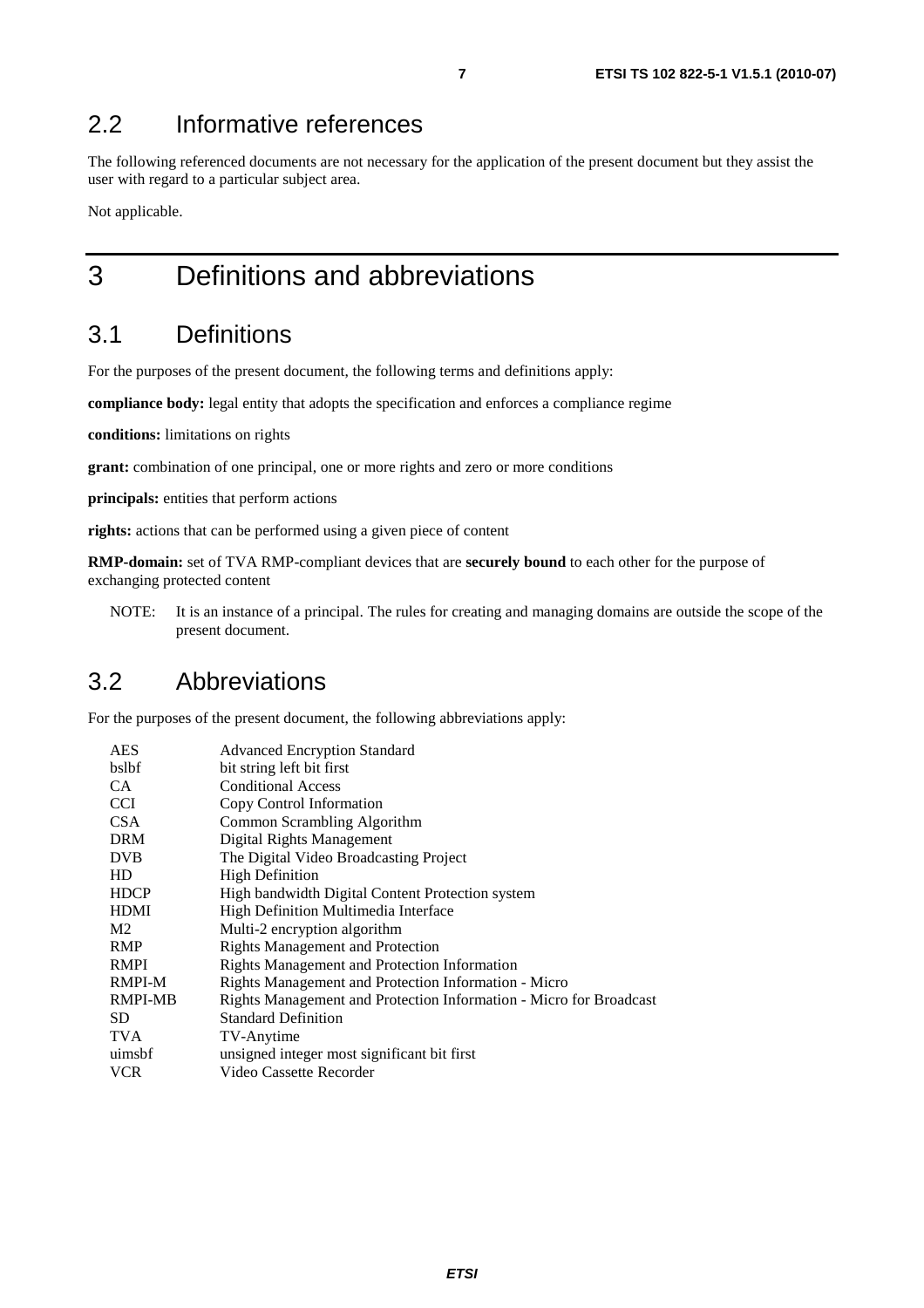## 4 Design principles and requirements

### 4.1 Positive assertion of rights

In TV-Anytime RMPI-MB rights are positively asserted and never implied. These rights are granted to the RMP System and not to a person. When a right is exercised, asserted conditions are validated. If those asserted conditions are not met then the right cannot be exercised, e.g. a user could hit pause without asking for permission, however hitting play after pause would cause the conditions to be validated and the rights to be acquired. If conditions are not asserted, then they do not constrain the rights.

### 4.2 Operational approach

The RMPI-MB and RMPI-M focus on the usage of content as opposed to the movement of content. As a consequence there is no notion of copy within the secure RMP-compliant domain as only those principals that have been granted rights to use the content are given access to the content under the conditions expressed in RMPI-MB and RMPI-M.

Usage of the content under the protection of the RMP system is explicitly defined and regulated. In the event that the broadcaster wishes to allow the content to leave the protection of the RMP system it is expressible with RMPI-MB and RMPI-M as an Export with appropriate conditions. One significant reason to permit this is to allow content to be consumed on legacy devices.

### 4.3 Compliance

TV-Anytime RMP does not mandate specific implementations or compliance and robustness rules. There are certain parameters in the specification that are left for assignment by the compliance bodies; for example geographic control, RMP domain identifier, single point of control identifier and security level. It is anticipated that compliance bodies that adopt the specification will define implementation requirements and associated compliance regimes to meet the needs of their respective environments. Compliance bodies may even choose an alternative encoding for RMPI-M or MB (e.g. XML expression given in annex A).

## 5 RMPI - Micro Broadcast and RMPI - Micro semantics

### 5.1 Principals

Table 1 gives the Principals that can be used by a broadcaster when granting rights with RMPI-MB and RMPI-M.

| <b>Principal</b> | <b>Definition</b>                                                                                                                                                                                                  |
|------------------|--------------------------------------------------------------------------------------------------------------------------------------------------------------------------------------------------------------------|
| Receiving Domain | The receiving domain is the first TVA RMP-compliant domain that receives the content and<br>associated RMPI-MB via broadcast. Once the content is in the domain, the receiving domain<br>is explicitly identified. |
| Any Domain       | Any TVA RMP-compliant domain that can respond to the usage conditions stated within<br><b>IRMPI-MB and RMPI-M.</b>                                                                                                 |

#### **Table 1: Principals being used by broadcasters**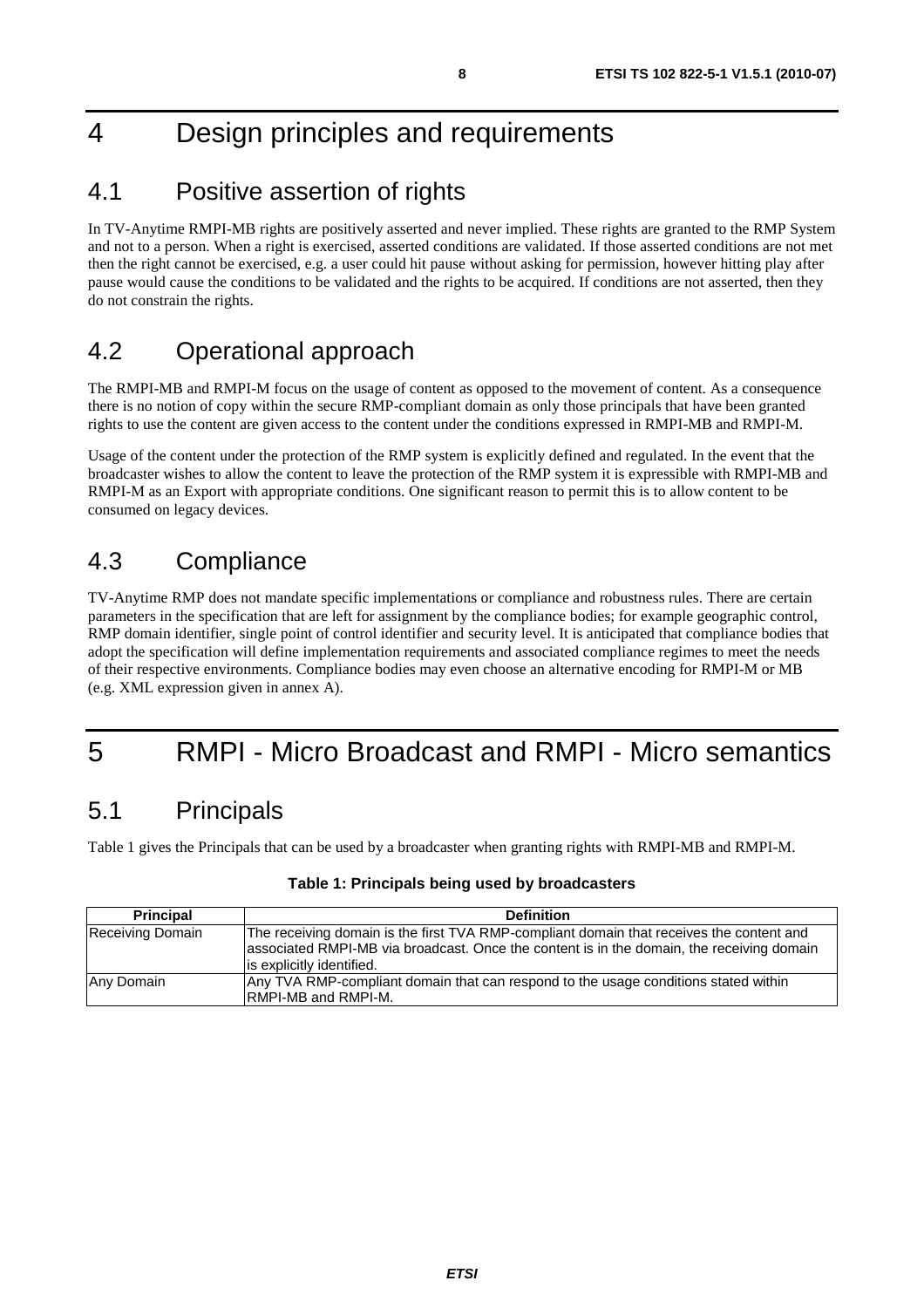## 5.2 Rights

The set of rights listed in table 2, depending on their applied conditions, can be used to enable users to access content via a range of devices under a variety of different usage models. Note that terms PLAY and EXPORT below can both be used to enable content viewing, but under different consumption environments or constraints.

#### **Table 2: Rights**

| Right                      | <b>Description</b>                                                                                                 |  |  |
|----------------------------|--------------------------------------------------------------------------------------------------------------------|--|--|
| Play                       | 'Play" is the right to derive a transient and directly perceivable representation of content within                |  |  |
|                            | the TVA RMP domain (see note 1).                                                                                   |  |  |
| Analogue Export            | "Analogue export" is the right to create a user accessible analogue signal representing the                        |  |  |
|                            | content as an output, and thus outside of the TVA RMP system. An example of an analogue                            |  |  |
|                            | export would be sending the content over S-Video to a VCR or TV (see note 2).                                      |  |  |
| <b>Digital Export</b>      | "Digital Export Standard Definition" is the right to create a Standard Definition digital signal                   |  |  |
| <b>Standard Definition</b> | representing the content as an output outside of the TVA RMP system. An example of a Digital                       |  |  |
| (SD)                       | Export SD would be sending the content over a legacy digital output to a display or recorder with                  |  |  |
|                            | a standard definition digital input (see note 3).                                                                  |  |  |
| Digital Export High        | "Digital Export High Definition" is the right to create a High Definition digital signal representing              |  |  |
| Definition (HD)            | the content as an output outside of the TVA RMP system. An example of a Digital Export HD                          |  |  |
|                            | would be sending the content over a legacy digital output to a display or recorder with a high                     |  |  |
|                            | definition digital input (see notes 3 to 5).                                                                       |  |  |
| <b>Extend Rights</b>       | This right allows the RMP System to apply additional rights to the content. The absence of this                    |  |  |
|                            | right means that only the originally transmitted rights may be applied (see note 6).                               |  |  |
|                            | NOTE 1: If the device that creates the human perceptible rendition of the content is not a TVA RMP device (e.g. an |  |  |
|                            | analogue television set), then this right is not applicable. In that case the appropriate right is required (see   |  |  |
|                            | Analogue Export, Digital Export SD and Digital Export HD).                                                         |  |  |
| NOTE 2:                    | Until such time as there are more display devices that are directly under the control of RMP systems, the          |  |  |
|                            | broadcaster is encouraged to allow analogue export with appropriate conditions or consumers will be unable         |  |  |
|                            | to use their legacy analogue systems to create a viewable version of the programme.                                |  |  |
| NOTE 3:                    | If the consumer has digital devices outside the scope of the TVA RMP system, this right with appropriate           |  |  |
|                            | conditions must be granted for those devices to be able to receive the content.                                    |  |  |
| <b>NOTE 4:</b>             | If both the Digital Export SD and Digital Export HD rights are granted, this is known as the Digital Export Any    |  |  |
|                            | Definition Right. This means that any definition/resolution is permitted for digital export.                       |  |  |
| NOTE 5:                    | It is the compliance body that establishes which resolutions are HD and which ones are not.                        |  |  |
| NOTE 6:                    | Conditions to this right include at most one identified source for those additional rights. In the case that no    |  |  |
|                            | condition is present with the right, then the RMP System implementation is permitted to extend rights based        |  |  |
|                            | upon conditions specified by the compliance body.                                                                  |  |  |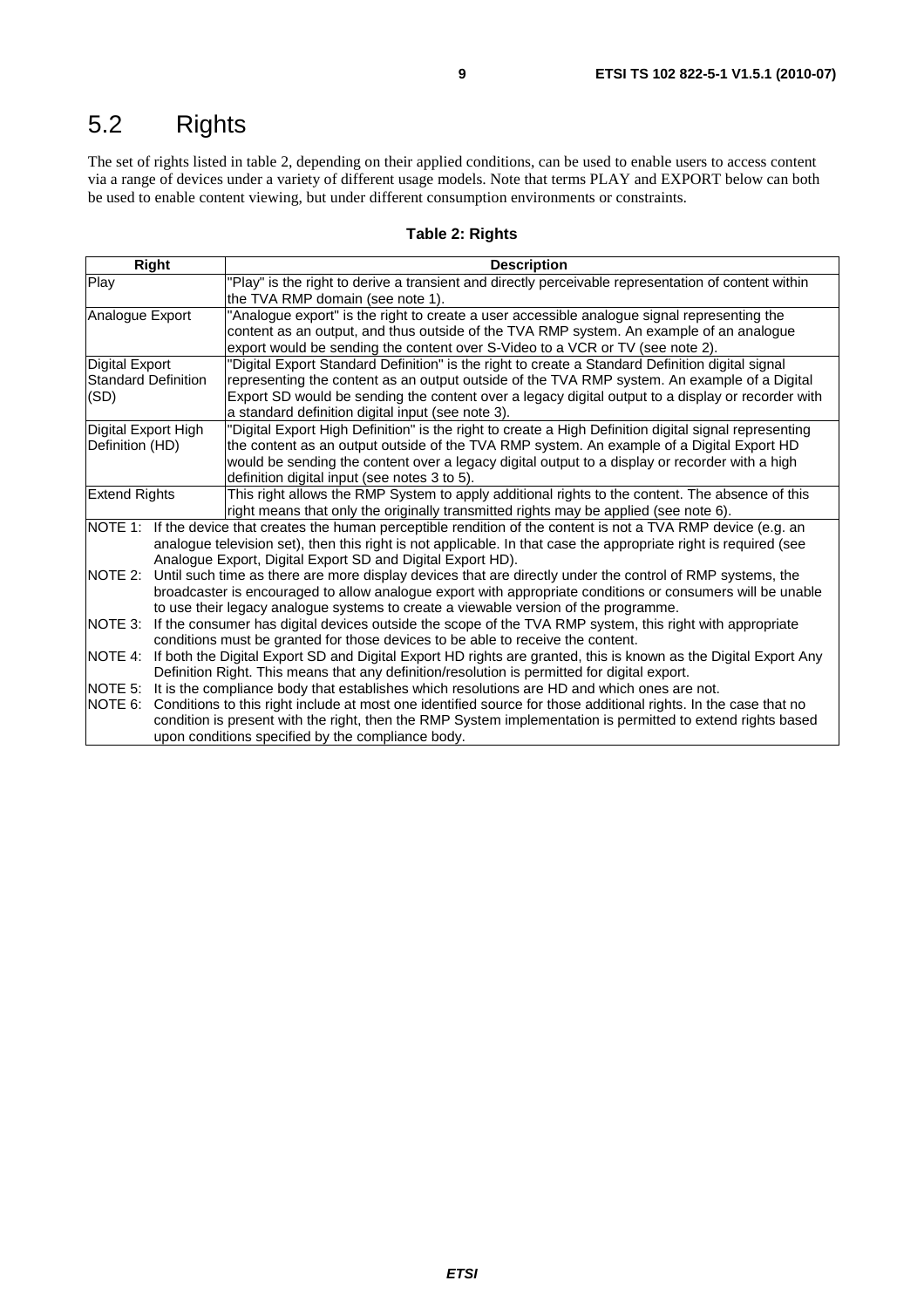## 5.3 Conditions

Table 3 gives the Conditions that can be used by a broadcaster when granting rights with RMPI-MB and RMPI-M.

#### **Table 3: Conditions**

| <b>Condition</b>                                             | <b>Description</b>                                                                                                                                                                                                                                                                                                                                                                                                                                                                                                                                                                                                                                                                                                                        | <b>Rights to which condition is</b><br>applicable                                                                                                                                                                                                                                                                                                                                                         |
|--------------------------------------------------------------|-------------------------------------------------------------------------------------------------------------------------------------------------------------------------------------------------------------------------------------------------------------------------------------------------------------------------------------------------------------------------------------------------------------------------------------------------------------------------------------------------------------------------------------------------------------------------------------------------------------------------------------------------------------------------------------------------------------------------------------------|-----------------------------------------------------------------------------------------------------------------------------------------------------------------------------------------------------------------------------------------------------------------------------------------------------------------------------------------------------------------------------------------------------------|
| <b>Geographical Control</b>                                  | This condition limits the use of a right to within<br>one or more specified territories. The granularity<br>of territoriality is to be defined by the compliance<br>body (see note 1).                                                                                                                                                                                                                                                                                                                                                                                                                                                                                                                                                    | Play, Analogue Export, Digital Export<br>SD, Digital Export HD<br>This condition is expressed once and<br>applies to all of these rights.                                                                                                                                                                                                                                                                 |
| Single Point of Control                                      | The purpose of this condition is to allow for<br>implementation of device-bound rights within the<br>TVA RMP domain.<br>If present in the broadcast this means that the<br>broadcaster intends that once the content enters<br>the TVA RMP domain, only one RMP entity can<br>make usage decisions about the content based<br>upon the expressed RMPI-MB.<br>Upon reception a received instance of content is<br>now married to a specific RMP entity and that<br>entity can no longer be changed. The entity is<br>then characterized by its identifier.                                                                                                                                                                                 | Play, Analogue Export, Digital Export<br>SD, Digital export HD<br>Only valid for the Receiving Domain<br>principal.<br>This condition is expressed once and<br>applies to all of these rights.                                                                                                                                                                                                            |
| <b>Physical Proximity</b>                                    | This condition limits the use of a right to RMP<br>compliant devices within close physical proximity<br>of the receiver that first received the broadcast<br>content. Close physical proximity is provisionally<br>defined as immediate vicinity e.g. limited to the<br>home network on the same local area network<br>and is not permitted to be transmitted over a<br>wide area network.                                                                                                                                                                                                                                                                                                                                                | Play, Analogue Export, Digital Export<br>SD, Digital Export HD<br>Only valid for the Receiving Domain<br>principal.<br>This condition is expressed once and<br>applies to all of these rights.                                                                                                                                                                                                            |
| <b>Buffer Duration</b>                                       | This condition limits the use of a right in such a<br>way that each frame of broadcast content is used<br>only within a specified duration after that frame<br>was broadcast. For instance, if a buffer duration<br>condition of 10 minutes were applied to the right<br>to play content broadcast taking place from 8:00<br>to 9:00, the content broadcast at 8:00 would be<br>playable until 8:10, the content broadcast at 8:25<br>would be playable until 8:35, and the content<br>broadcast at 9:00 would be playable until 9:10. If<br>a buffer duration condition of 0 were applied to<br>the right to play content broadcast from 8:00 to<br>9:00, the content would be only immediately<br>viewable, with no trick play allowed. | Play, Analogue Export, Digital Export<br>SD, Digital Export HD<br>This condition is expressed once and<br>applies to all of these rights.<br><b>Excludes Expiration Date</b><br>NOTE:<br>This condition is to be<br>evaluated continually at a<br>frequency to be defined by<br>the compliance body or the<br>implementer, and when the<br>condition is no longer met,<br>the right is no longer granted. |
| <b>Time Window Start Date</b><br>and Time Window End<br>Date | These conditions define the window of time<br>during which the rights are granted. It is defined<br>as absolute start time and absolute expiry time.                                                                                                                                                                                                                                                                                                                                                                                                                                                                                                                                                                                      | Play, Analogue Export, Digital Export<br>SD, Digital Export HD<br>These conditions are expressed once<br>and apply to all of these rights.<br>They do not refer to the Extend Rights.<br>Excludes Buffer Duration.                                                                                                                                                                                        |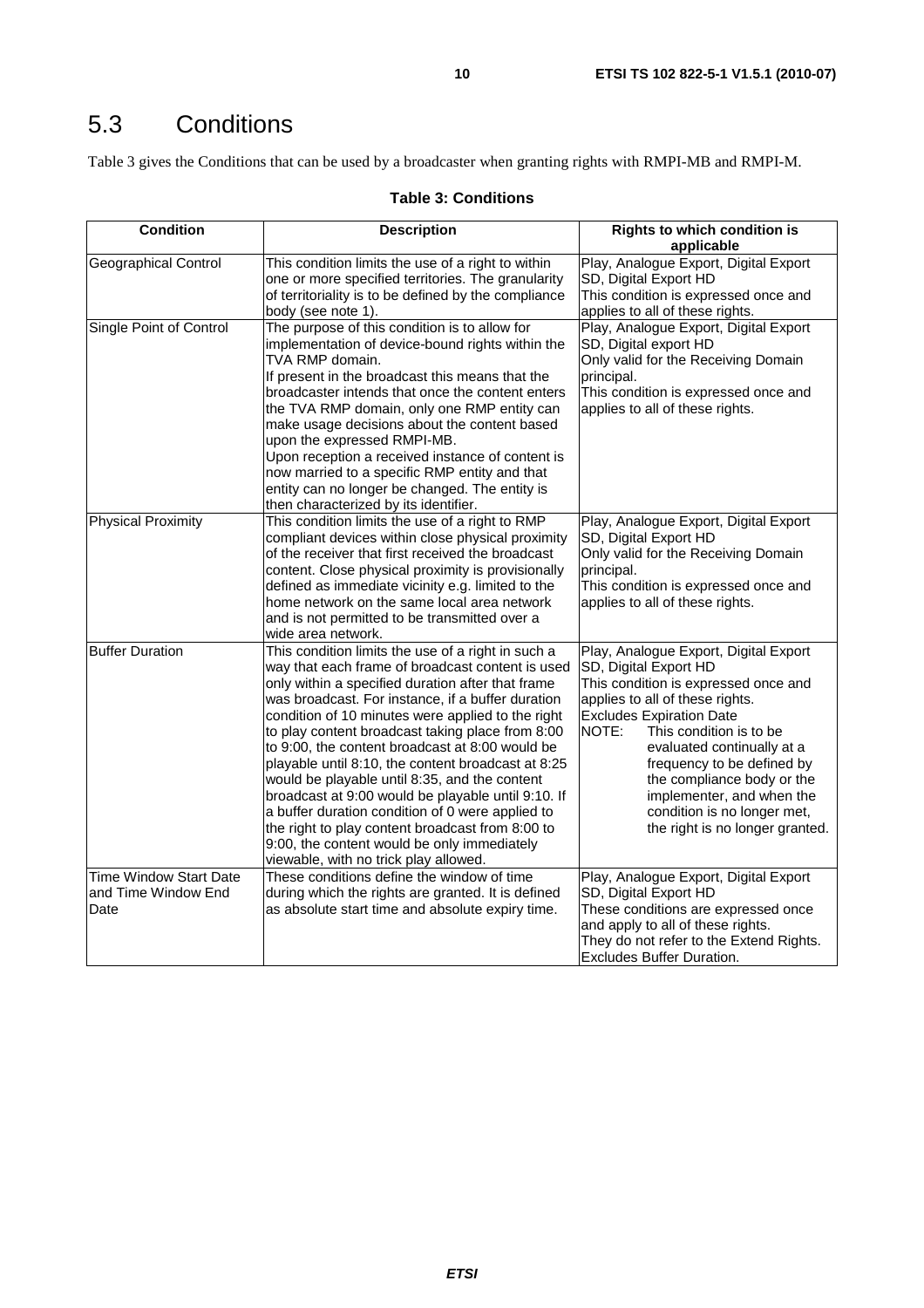| <b>Condition</b>                                            | <b>Description</b>                                                                                                                                                                                                                                                                                                                                                                                                                                                                                                                                                                                                                                                                                                                                                                                 | <b>Rights to which condition is</b>                                                                                                                                         |
|-------------------------------------------------------------|----------------------------------------------------------------------------------------------------------------------------------------------------------------------------------------------------------------------------------------------------------------------------------------------------------------------------------------------------------------------------------------------------------------------------------------------------------------------------------------------------------------------------------------------------------------------------------------------------------------------------------------------------------------------------------------------------------------------------------------------------------------------------------------------------|-----------------------------------------------------------------------------------------------------------------------------------------------------------------------------|
|                                                             |                                                                                                                                                                                                                                                                                                                                                                                                                                                                                                                                                                                                                                                                                                                                                                                                    | applicable                                                                                                                                                                  |
| <b>Standard Definition Digital</b><br><b>Export Control</b> | This condition forwards content management<br>rules to external content protection systems on<br>standard definition outputs whilst exercising the<br>Digital Export SD right:                                                                                                                                                                                                                                                                                                                                                                                                                                                                                                                                                                                                                     | Digital Export SD<br>This condition applies both to the Digital<br><b>Export Standard Definition Right and</b><br>the Digital Export Any Definition Right.                  |
|                                                             | for immediate viewing only;<br>$\bullet$<br>bound to device or media for future<br>$\bullet$<br>viewing.<br>If the content is marked "for immediate viewing<br>only", then the external content protection<br>system should treat it as "do not store".<br>If the content is marked "bound to device or<br>media for future viewing", then the external<br>content protection system is instructed to permit<br>the storage of the content as long as the<br>playback of that content is in the presence of the<br>single device or media to which it was exported.<br>The content can be viewed as well as recorded<br>or stored (see note 2).                                                                                                                                                    | NOTE:<br>If the Digital Export Any<br>Definition Right is exercised,<br>then the most restrictive of<br>either SD or HD digital export<br>control is used.                  |
| <b>High Definition Digital</b><br><b>Export Control</b>     | This condition forwards content management<br>rules to external content protection systems on<br>high definition outputs whilst exercising the<br>Digital Export HD right:<br>for immediate viewing only;<br>bound to device or media for future<br>viewing.<br>If the content is marked "for immediate viewing<br>only", then the external content protection<br>system should treat it as "do not store".<br>If the content is marked bound to device or<br>media for future viewing, then the external<br>content protection system is instructed to permit<br>the storage of the content as long as the<br>playback of that content is in the presence of that<br>single device or media to which it was exported.<br>The content can be viewed as well as recorded<br>or stored (see note 2). | Digital Export HD<br>NOTE:<br>If Digital Export Any<br>Definition Right is exercised,<br>then the most restrictive of<br>either SD or HD digital export<br>control is used. |
| Analogue Export<br>Signalling                               | This condition forwards content management<br>rules to external content protection systems:<br>for immediate viewing only;<br>$\bullet$<br>bound to device or media for future<br>$\bullet$<br>viewing (includes immediate viewing).                                                                                                                                                                                                                                                                                                                                                                                                                                                                                                                                                               | Analogue Export                                                                                                                                                             |
| Analogue Standard<br>Definition (SD) control                | This condition constrains the resolution of the<br>exported analogue signal. If set then Standard<br>Definition resolution only is permitted for an<br>analogue output.                                                                                                                                                                                                                                                                                                                                                                                                                                                                                                                                                                                                                            | Analogue Export                                                                                                                                                             |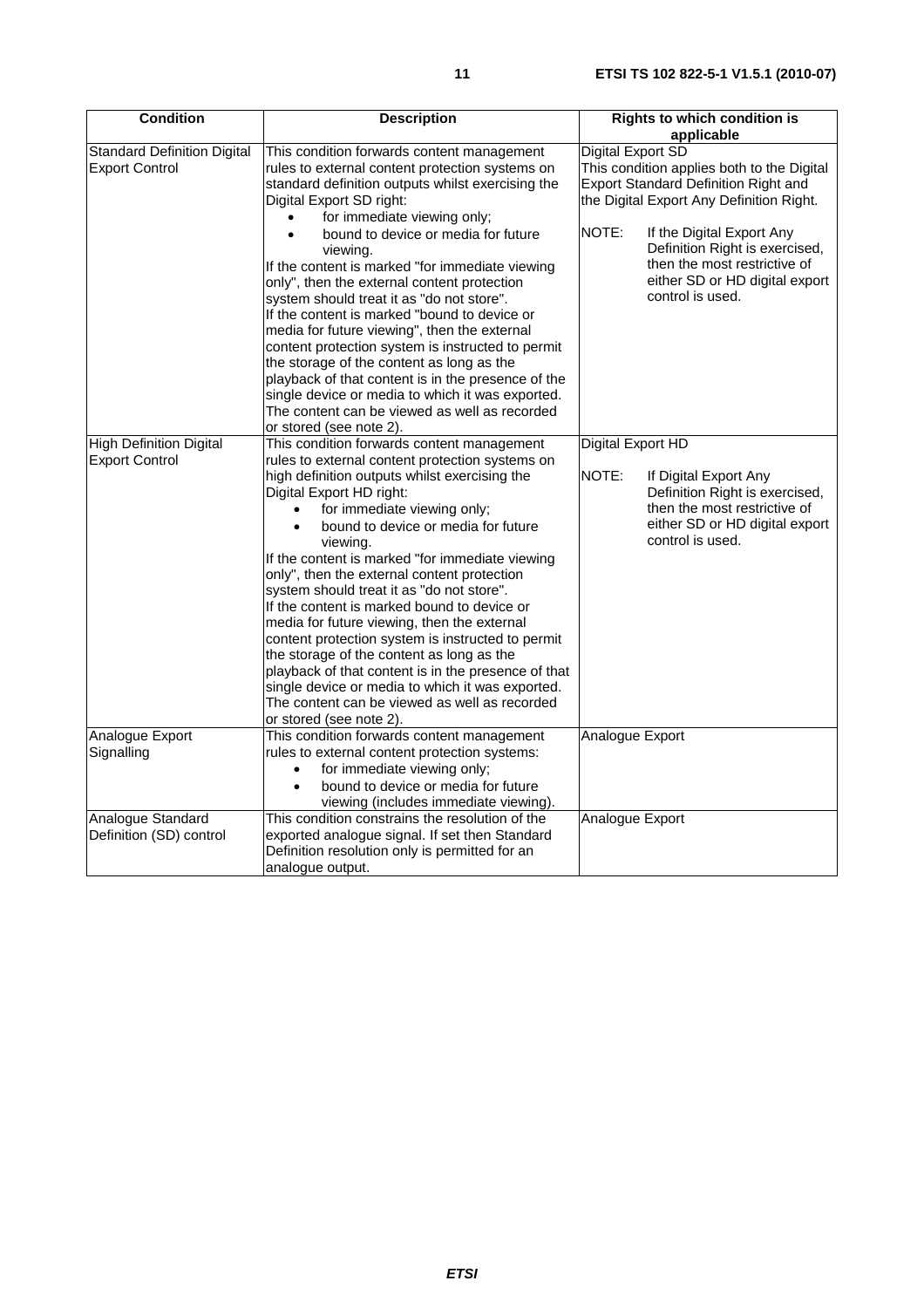| <b>Condition</b>            | <b>Description</b>                                                                                              | <b>Rights to which condition is</b>     |  |
|-----------------------------|-----------------------------------------------------------------------------------------------------------------|-----------------------------------------|--|
|                             |                                                                                                                 | applicable                              |  |
| <b>Security Level</b>       | This condition constrains the execution of rights                                                               | Play, Analogue Export, Digital Export   |  |
|                             | based on the invoked components robustness                                                                      | SD, Digital Export HD, Extend Rights    |  |
|                             | level. Security levels are to be based upon the                                                                 | Each grant may have a specific security |  |
|                             | aggregate robustness of all invoked components                                                                  | level.                                  |  |
|                             | needed to exercise a right.                                                                                     |                                         |  |
| Simultaneous Rendering      | This condition limits the number of simultaneous                                                                | Play, Analogue Export, Digital Export   |  |
| Count                       | Plays, Analogue Exports and Digital Exports of                                                                  | SD, Digital Export HD                   |  |
|                             | content within a domain. For purposes of this                                                                   | Only valid if principal is Receiving    |  |
|                             | condition a Play counts as a rendering, an                                                                      | Domain                                  |  |
|                             | Analogue Export counts as a rendering, a Digital                                                                | This condition is being expressed once  |  |
|                             | Export SD counts as a rendering and a Digital                                                                   | and applies to all of these rights.     |  |
|                             | Export HD counts as a rendering (see note 3).                                                                   |                                         |  |
| Source of additional rights | This condition identifies the authority which may                                                               | <b>Extend Rights</b>                    |  |
|                             | assign new rights to the content.                                                                               |                                         |  |
|                             | NOTE 1: The present document assumes that devices belong to a territory regardless of where they are physically |                                         |  |
| located.                    |                                                                                                                 |                                         |  |
| NOTE 2:                     | This expression may be used to enable HDCP on an HDMI output. CCI bits can be used to signal this               |                                         |  |
|                             | information as follows: copy no more for immediate viewing only, copy one generation for bound to device or     |                                         |  |
|                             | media for future viewing, and copy control not asserted if the condition is not present.                        |                                         |  |
| NOTE 3:                     | It is expected that this condition will be used in conjunction with the Single Point of Control condition.      |                                         |  |
|                             | However there may be implementations whereby Simultaneous Rendering Count is used on its own (e.g.              |                                         |  |
|                             | there may be a secure simultaneous render counter service available within the domain).                         |                                         |  |

## 5.4 Ancillary RMPI-MB and ancillary RMPI-M

Ancillary RMPI-MB and ancillary RMPI-M (table 4) do not convey usage rules or conditions, but carry further information that is required when handling the content.

| Ancillary RMPI-MB and ancillary RMPI-M | Information to be conveyed                                                                                                                                                               | Intent                                                                                                                                                                                                                                                                                                  |
|----------------------------------------|------------------------------------------------------------------------------------------------------------------------------------------------------------------------------------------|---------------------------------------------------------------------------------------------------------------------------------------------------------------------------------------------------------------------------------------------------------------------------------------------------------|
| <b>Scrambling Control</b>              |                                                                                                                                                                                          | This is to control the scrambling of<br>content when it enters and is<br>stored in the RMP controlled<br>domain. Content is not to be<br>scrambled when stored in the<br>RMP controlled domain. However<br>it may be scrambled when<br>transmitted between devices or<br>when bound to removable media. |
|                                        | Maintain broadcast scrambling                                                                                                                                                            | Self explanatory, do not add RMP<br>cipher.                                                                                                                                                                                                                                                             |
|                                        | Apply RMP cipher                                                                                                                                                                         | Remove broadcast scrambling if<br>any and apply RMP cipher.                                                                                                                                                                                                                                             |
| Cipher algorithm                       | <b>AES</b><br>Camellia<br>DVB Common Scrambling Algorithm<br>v1<br>DVB Common Scrambling Algorithm<br>v2<br>3DES<br>M <sub>2</sub><br>Cipher outside of the control of<br>TV-Anytime RMP | To specify the cipher algorithm<br>used to (de)scramble the content<br>within the TVA RMP Domain.                                                                                                                                                                                                       |
| Version of RMPI                        | Version of RMPI specification                                                                                                                                                            | To identify version of RMPI<br>specification.                                                                                                                                                                                                                                                           |
| Origin of RMPI                         | Identifier/pointer to authority having<br>granted rights                                                                                                                                 | For forensic purposes; this is not<br>to authenticate the origin.                                                                                                                                                                                                                                       |

### **Table 4: Ancillary RMPI-MB and ancillary RMPI-M**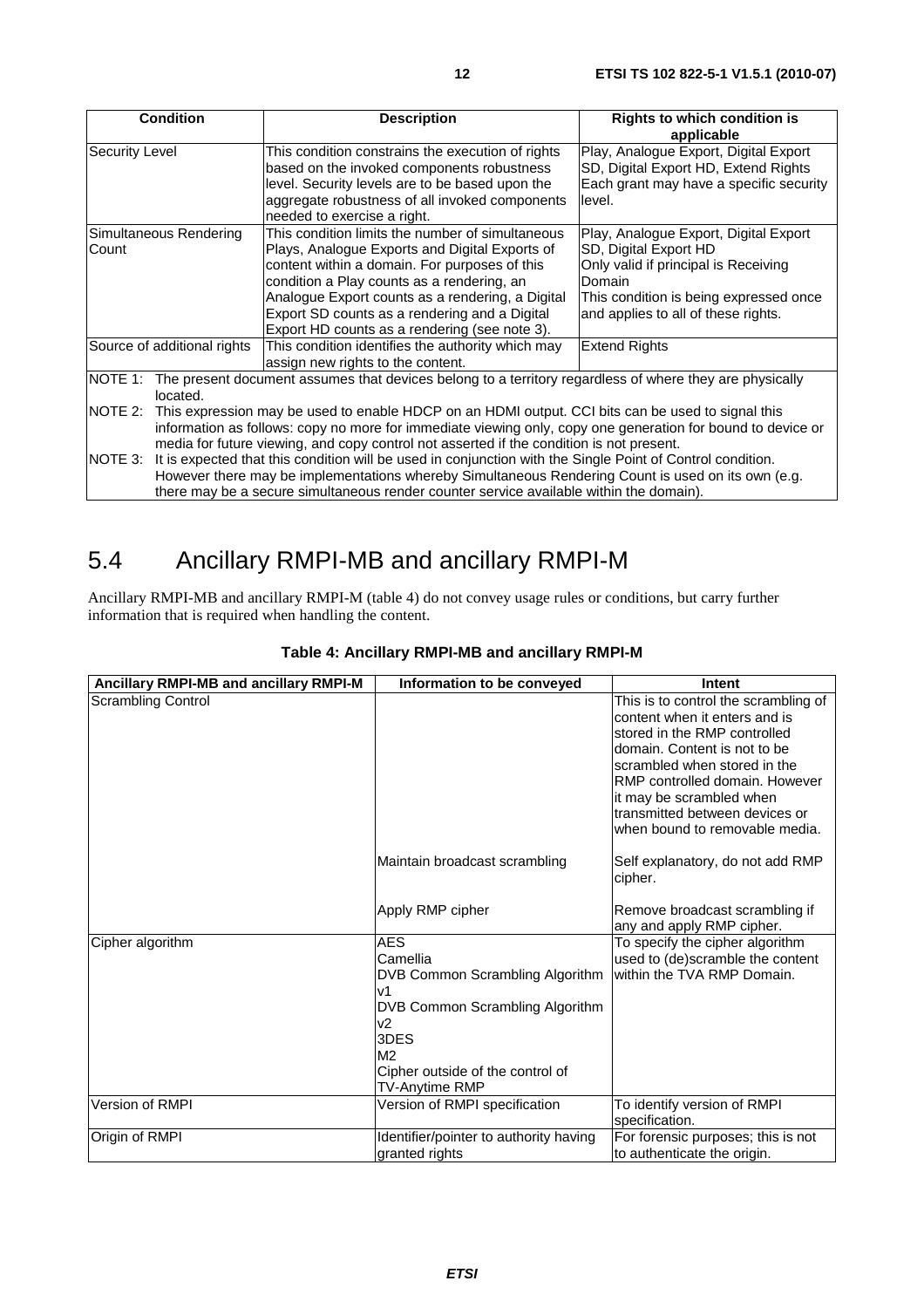## 6 Syntax and encoding for RMPI-MB and RMPI-M

### 6.1 Introduction

The syntax and encoding for the RMPI-MB and RMPI-M payload is given below. The payload describes the minimum set of usage rights and rules that can be conveyed alongside a digital television broadcast. It is composed of at most four grants including:

- A grant for the "Receiving Domain" that signals the rights and conditions that apply to content once it has entered a given "Receiving Domain". This grant excludes the "Extend Rights" right.
- A grant for "Any Domain" that signals the rights and conditions that apply to content once it has entered "Any Domain". This grant excludes the "Extend Rights" right.
- A grant for the "Receiving Domain" that signals the "Extend Rights" right and associated conditions.
- A grant for "Any Domain" that signals the "Extend Rights" right and associated conditions.

The last two grants are always identical and therefore share the same encoding.

The encoding of the payload allows for the signalling of all relevant conditions for each of the rights expressed in each respective grant. The encoding also allows signalling that no rights have been granted by assigning null values to the respective rights flags. For example, a broadcaster to signal that rights were granted to a "Receiving Domain", and not to "Any Domain", then "Any Domain" rights flags would be set to null. The result of this would be that only those devices in the "Receiving Domain" would have access to the content based on the grants, unless the "Extend Rights" right provided for the acquisition of additional rights.

The present document does not address binding of RMPI-MB and RMPI-M to content, nor does it define rules for conveying a multiplicity of grants within a broadcast stream. However the payload data structure has been defined with processing efficiency in mind. Should an implementer or compliance body choose to signal a multiplicity of RMPI-MB (for example to support a variety of conditions within a large set of geographic territories), it is recommended that the binding to content allows for fast identification of relevant RMPI-MB by the receiver.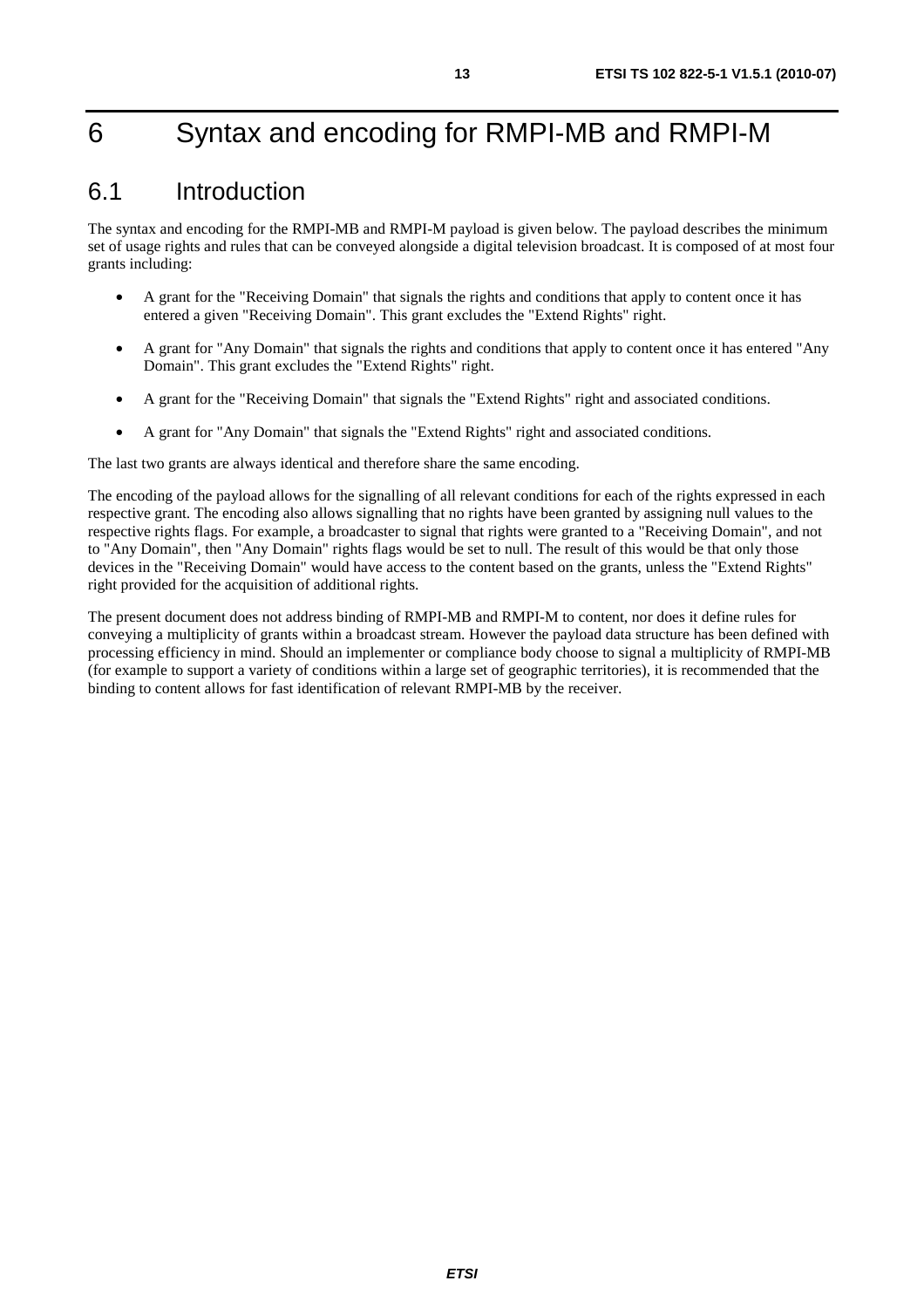Table 5 describes the fixed encoding of RMPI-MB and RMPI-M.

|  |  | Table 5: RMPI-MB and RMPI-M codes |  |
|--|--|-----------------------------------|--|
|--|--|-----------------------------------|--|

| <b>Syntax</b>                               | No. of bits    | <b>Identifier</b> |
|---------------------------------------------|----------------|-------------------|
| RMPI MB and RMPI M payload () {             |                |                   |
| Ancillary RMPI                              |                |                   |
| RMPI type flag                              | 1              | bslbf             |
| Version of RMPI                             | 15             | bslbf             |
| Origin of RMPI                              | 128            | bslbf             |
| Scrambling control                          | 1              | bslbf             |
| Cipher                                      | $\overline{4}$ | bslbf             |
| Extend Rights (Grant is common to Receiving |                |                   |
| Domain and Any Domain)                      |                |                   |
| Extend rights flag                          | $\mathbf{1}$   | bslbf             |
| Security level                              | $\overline{2}$ | uimsbf            |
| Source_of_additional_rights                 | 128            | bslbf             |
| Grant to Receiving Domain                   |                |                   |
| Domain ID                                   | 128            | bslbf             |
| Play_Right_flag                             | $\mathbf{1}$   | bslbf             |
| Analogue export right flag                  | $\mathbf{1}$   | bslbf             |
| Digital export SD right flag                | $\mathbf{1}$   | bslbf             |
| Digital_export_HD_right_flag                | $\mathbf{1}$   | bslbf             |
| Buffer duration                             | $\overline{2}$ | bslbf             |
| Security level                              | $\overline{2}$ | uimsbf            |
| Time window start date                      | 16             | uimsbf            |
| Time window end date                        | 16             | uimsbf            |
| Geographic control                          | 128            | bslbf             |
| Analogue export signalling                  | $\overline{2}$ | bslbf             |
| Analoque SD control                         | $\mathbf 1$    | bslbf             |
| Standard Definition digital export control  | 2              | bslbf             |
| High Definition digital export control      | $\overline{2}$ | bslbf             |
| Reserved for future use                     | $\mathbf{1}$   | bslbf             |
| Single point of control flag                | $\mathbf{1}$   | bslbf             |
| Physical proximity flag                     | $\mathbf{1}$   | bslbf             |
| Simultaneous_rendering_count                | $\overline{4}$ | uimsbf            |
| Reserved for future use                     | $\overline{2}$ | bslbf             |
| Single point of control ID                  | 128            | bslbf             |
| Grant to Any Domain                         |                |                   |
| Play Right flag                             | 1              | bslbf             |
| Analogue export right flag                  | $\mathbf{1}$   | bslbf             |
| Digital_export_SD_right_flag                | $\mathbf{1}$   | bslbf             |
| Digital export HD right flag                | $\mathbf{1}$   | bslbf             |
| Buffer duration                             | $\overline{2}$ | bslbf             |
| Security level                              | $\overline{2}$ | uimsbf            |
| Time window start date                      | 16             | uimsbf            |
| Time_window_end_date                        | 16             | uimsbf            |
| Geographic_control                          | 128            | bslbf             |
|                                             |                |                   |
| Analogue export signalling                  | $\overline{2}$ | bslbf             |
| Analogue SD_control                         | $\mathbf{1}$   | bslbf             |
| Standard Definition digital export control  | $\overline{2}$ | bslbf             |
| High Definition digital export control      | $\overline{2}$ | bslbf             |
| Reserved for future use                     | $\mathbf{1}$   | bslbf             |
| $\mathcal{F}$                               |                |                   |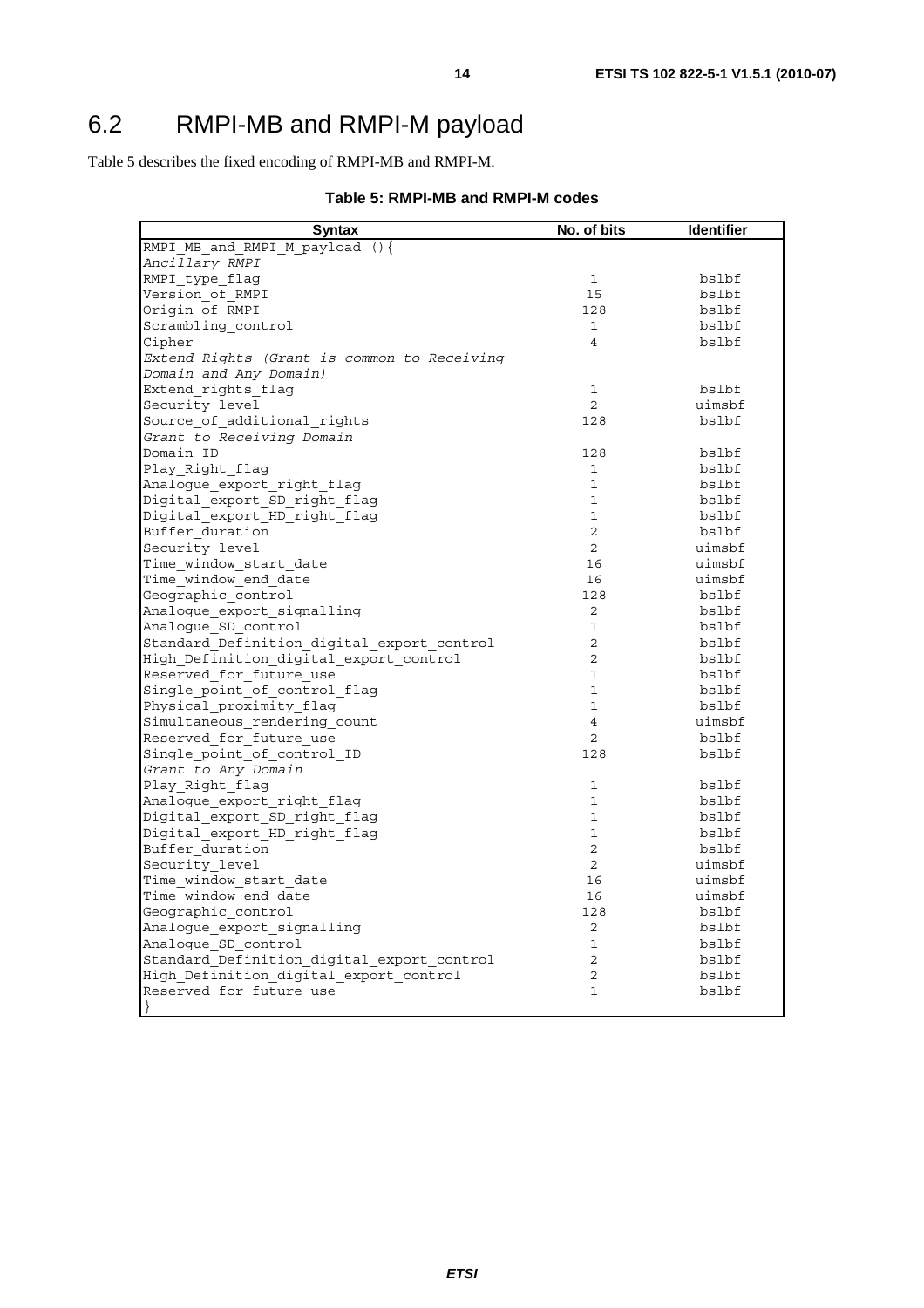### 6.3 Ancillary RMPI

**RMPI\_type\_flag:** This 1-bit field indicates the type of RMPI carried (table 6).

#### **Table 6: RMPI\_type\_flag**

| Value | <b>Meaning</b>                         |  |
|-------|----------------------------------------|--|
|       | <b>IRMPI-Micro Broadcast (RMPI-MB)</b> |  |
|       | <b>IRMPI-Micro (RMPI-M)</b>            |  |

**Version\_of\_RMPI:** This 15-bit field is used to identify the version of RMPI for future-proofing purposes. 15 bits for version to be allocated by compliance body.

**Origin of RMPI:** This 128-bit field is used to identify the entity that originated the RMPI. 128 bits to be allocated by compliance body.

**Scrambling\_control:** This 1-bit field indicates the scrambling policy to implement (table 7).

| Value | <b>Meaning for RMPI-MB</b>                                    | <b>Meaning for RMPI-M</b>                             |
|-------|---------------------------------------------------------------|-------------------------------------------------------|
| 0     | Maintain original scrambling status, including no             | Original scrambling status has been maintained,       |
|       | scrambling.                                                   | including no scrambling.                              |
|       | "cipher" field: cipher used in the broadcast.                 | "cipher" field: cipher currently used on the content. |
|       | Change scrambling including replacing scrambling              | The original scrambling has been changed.             |
|       | "cipher" field: cipher to be used to scramble the<br>content. | "cipher" field: cipher currently used on the content. |
|       | It is assumed that the broadcast receiver knows               |                                                       |
|       | which scrambling algorithm is used to protect the             |                                                       |
|       | broadcast signal (e.g. DVB CSA for DVB receivers).            |                                                       |

#### **Table 7: scrambling\_control**

**Cipher:** This 4-bit field specifies the cipher algorithm used to (de)scramble the content in the TVA RMP compliant domain (table 8).

#### **Table 8: Cipher**

| Value          | <b>Meaning</b>                                         |
|----------------|--------------------------------------------------------|
| 0x0            | No cipher.                                             |
| 0x1            | AES.                                                   |
| 0x2            | Camellia.                                              |
| 0x3            | DVB CSA 1.                                             |
| 0x4            | DVB CSA 2.                                             |
| 0x5            | 3DES.                                                  |
| 0x6            | M2.                                                    |
| 0x7            | Scrambling/descrambling outside of the control of RMP. |
| $0x8$ to $0xF$ | Reserved.                                              |

- NOTE 1: If the accompanying scrambling control field is set to 1, then only "No Cipher" (value 0x0), AES (value 0x1), Camellia (value 0x2) and "Scrambling/descrambling outside of the control of RMP" (value  $0x7$ ) can be employed. Values  $0x0$ ,  $0x1$ ,  $0x2$  indicate that content is descrambled and rescrambled using the appropriate cipher. Value 0x7 indicates that a custom cipher or super-scrambling is to be used.
- NOTE 2: Value 0x7 "Scrambling/descrambling outside of the control of RMP" includes super-scrambling whereby additional scrambling is applied to the already scrambled broadcast content at the time of entering the RMP Domain. It can be used in conjunction with "Single\_Point\_of\_Control\_ID" to determine the entity which is responsible for descrambling.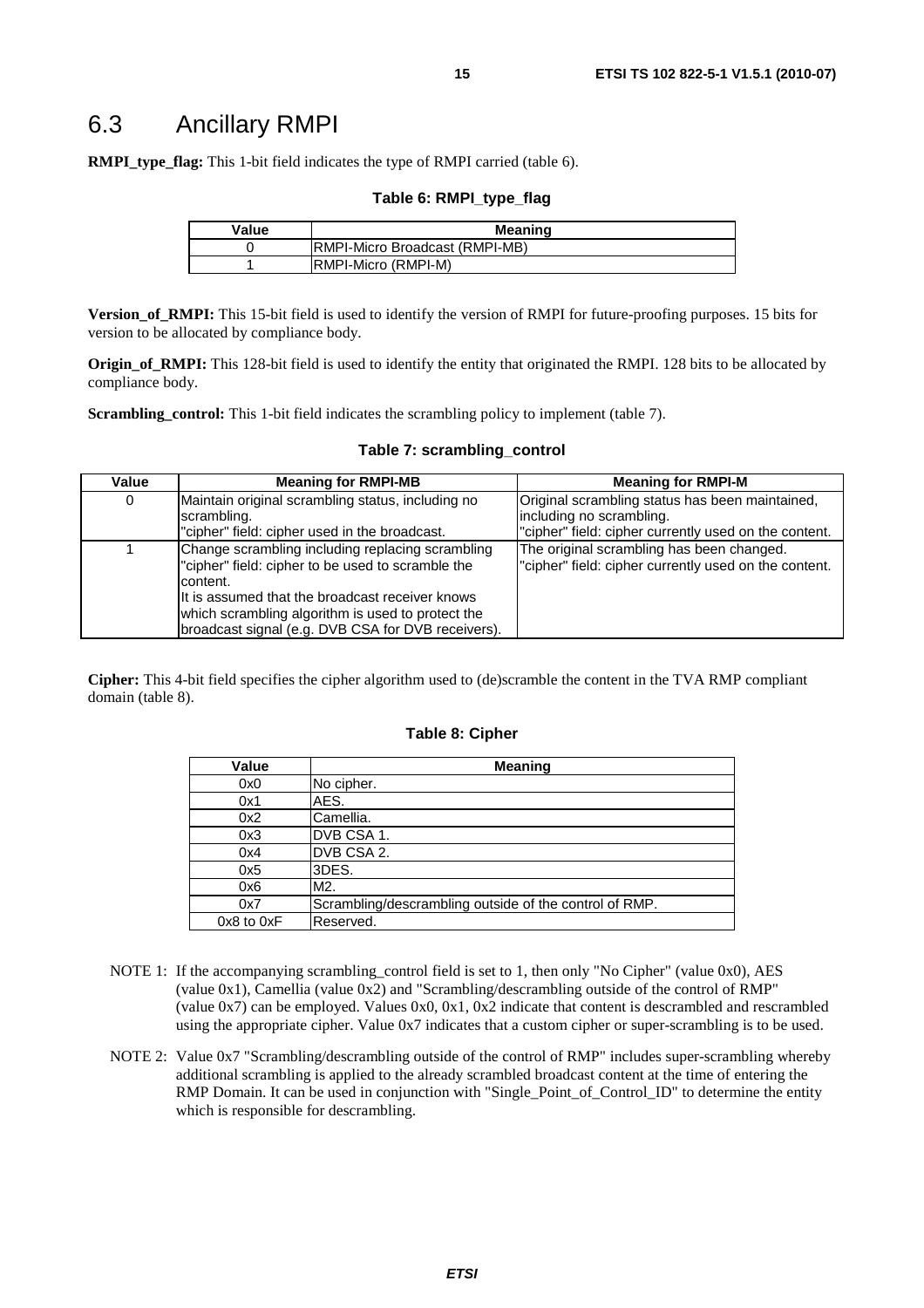### 6.4 Rights

**Extend\_rights\_flag:** This 1-bit field indicates whether the Extend Rights right is granted (table 9).

#### **Table 9: extend\_rights\_flag**

| Value | Meaning                             |
|-------|-------------------------------------|
|       | Extend Rights right is not granted. |
|       | Extend Rights right is granted.     |

**Play\_right\_flag:** This 1-bit field indicates whether the Play right is granted (table 10).

#### **Table 10: play\_right\_flag**

| Value | <b>Meaning</b>             |
|-------|----------------------------|
|       | Play right is not granted. |
|       | Play right is granted.     |

**Analogue\_export\_right\_flag:** This 1-bit field indicates whether the Analogue Export right is granted (table 11).

#### **Table 11: analogue\_export\_right\_flag**

| Value | Meaning                               |
|-------|---------------------------------------|
|       | Analogue Export right is not granted. |
|       | Analogue Export right is granted.     |

**Digital export SD right flag:** This 1-bit field indicates whether the Digital Export SD right is granted (table 12).

#### **Table 12: digital\_export\_SD\_right\_flag**

| Value | Meaning                                 |
|-------|-----------------------------------------|
|       | Digital Export SD right is not granted. |
|       | Digital Export SD right is granted.     |

**Digital\_export\_HD\_right\_flag:** This 1-bit field indicates whether the Digital Export HD right is granted (table 13).

#### **Table 13: digital\_export\_HD\_right\_flag**

| Value | Meaning                                 |
|-------|-----------------------------------------|
|       | Digital Export HD right is not granted. |
|       | Digital Export HD right is granted.     |

NOTE: If both the Digital Export SD and Digital Export HD rights are granted, then Digital Export is permitted for any definition/resolution. This is called the "Digital Export Any Resolution right".

### 6.5 Conditions and identifiers

Unless otherwise stated, conditions apply to Play, Analogue Export, Digital Export SD and Digital Export HD. If conditions are not asserted they do not apply.

**Security\_level:** This 2-bit field indicates the minimum security level required to exercise the right. Security levels are to be defined by the compliance body.

- NOTE 1: Security levels should be based upon the aggregate robustness of all invoked RMP components required to exercise the right.
- NOTE 2: This condition applies to all rights, including extend rights.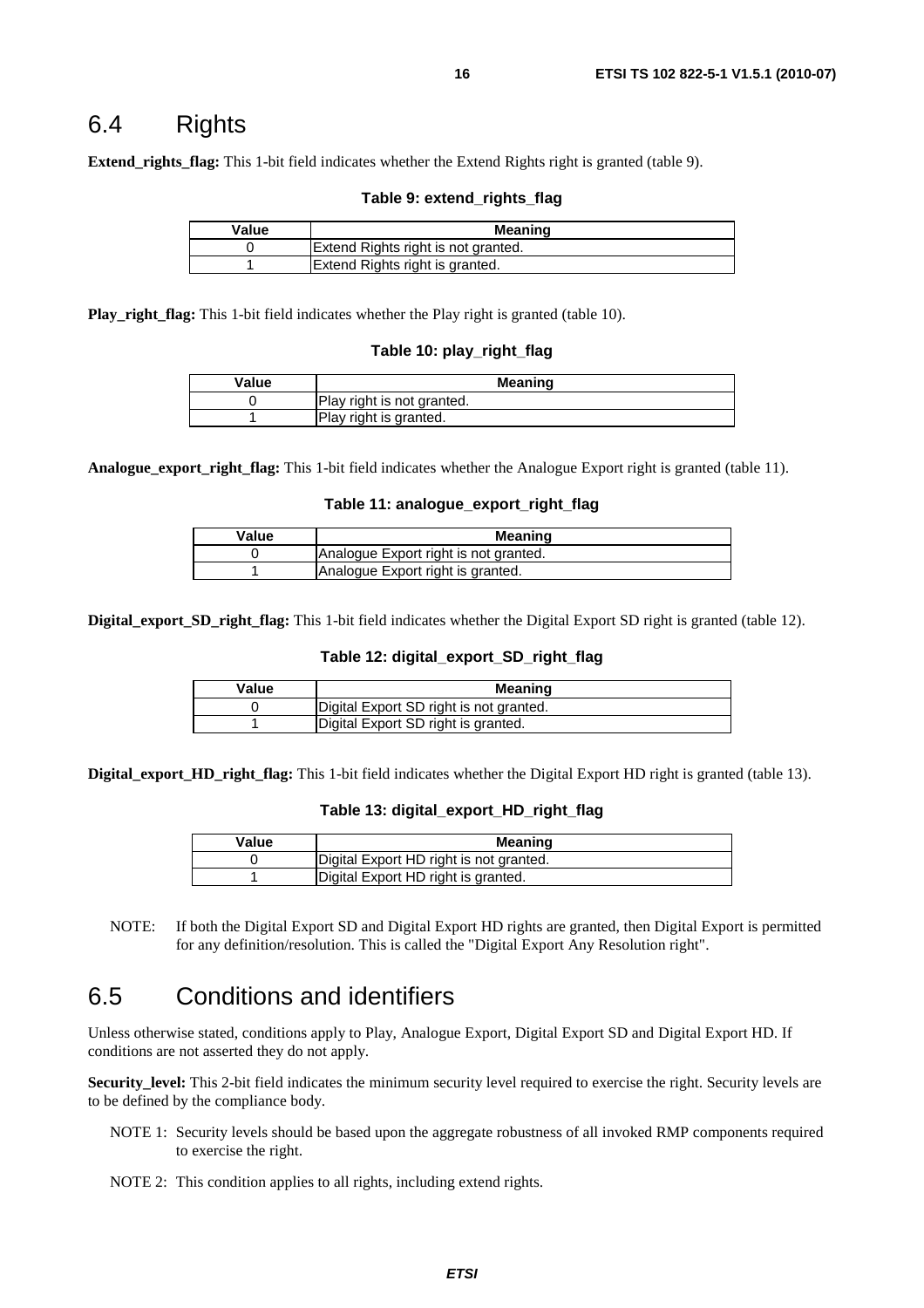**Source of additional rights:** This 128-bit field identifies the entity from which new rights can be assigned to the content. 128-bit identifier to be allocated by compliance body.

NOTE 3: This condition only applies to Extend Rights.

**Domain ID:** This 128-bit field identifies the RMP Domain to which the rights are granted. It is the first domain that has received the broadcast signal. 128-bit identifier to be allocated by compliance body.

NOTE 4: If the RMPI type flag is set to 0 then this field is not applicable.

**Buffer duration:** This 2-bit field limits the use of a right in such a way that each frame of broadcast content is used only within a specified duration after that frame was broadcast (table 14). Buffer\_duration is valid only if both Time\_window\_start\_date and Time\_window\_end\_date are not asserted.

| Value | <b>Meaning</b>                                                                                                          |
|-------|-------------------------------------------------------------------------------------------------------------------------|
| 00    | Condition not asserted.                                                                                                 |
| 01    | Condition not asserted.                                                                                                 |
| 10    | Condition set, no buffer (immediate viewing).                                                                           |
|       | Condition set, buffer duration is a reasonable period of time to<br>be determined by compliance body (e.g. 90 minutes). |

**Table 14: Buffer\_duration** 

**Time\_window\_start\_date:** This 16-bit field defines the start date of the window of time during which the rights are granted. It is defined as absolute start time. It is expressed in number of days since January 1st, 2004. A value of 0x0000 means that the condition is not asserted (there is no start date).

**Time\_window\_end\_date:** This 16-bit field defines the end date of the window of time during which the rights are granted. It is defined as absolute expiry time. It is expressed in number of days since January 1st, 2004. A value of 0xFFFF means that the condition is not asserted (unbounded end date).

**Geographic\_control:** This 128-bit field is used to indicate geographical regions and territories for which the rights are valid. It is to be defined by the compliance body.

NOTE 5: It is suggested that the compliance body could use these bits for signalling up to four territories in the following format: 2 bytes ISO country code and 2 bytes region within the country. Alternatively the compliance body could decide to specify territories for which the rights are not granted. A value should be reserved for "condition not asserted".

**Analogue\_export\_signalling:** This 2-bit field is used to signal content management rules to an external analogue content protection systems (table 15).

| Value | <b>Meaning</b>                                                                       |
|-------|--------------------------------------------------------------------------------------|
| 00    | Condition not asserted.                                                              |
| 01    | Condition not asserted.                                                              |
| 10    | For immediate viewing only.                                                          |
|       | Bound to device or media for future viewing, does not preclude<br>immediate viewing. |

**Table 15: analogue\_export\_signalling**

NOTE 6: This condition applies only to the Analogue Export right.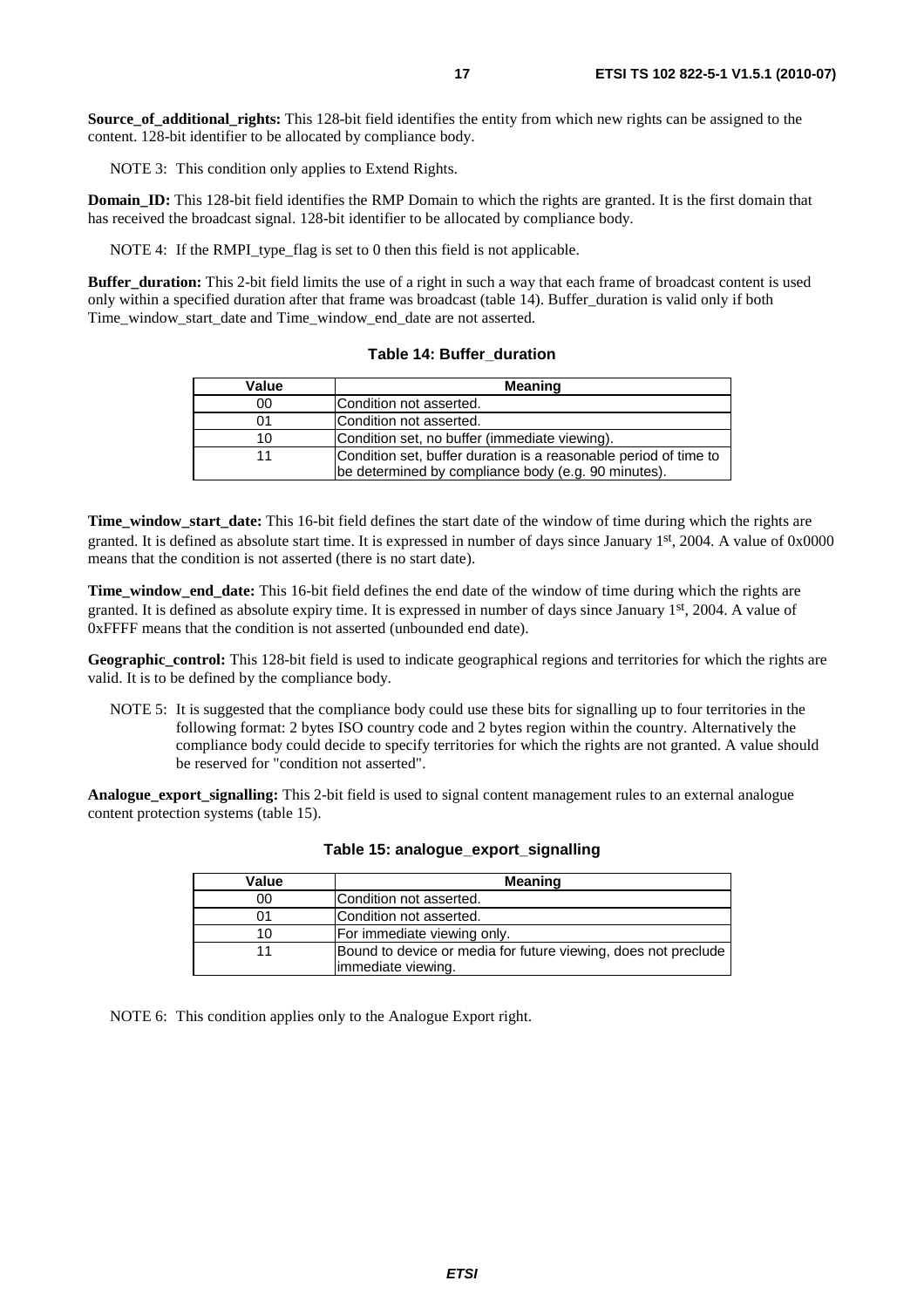**Analogue SD control:** This 1-bit field constrains the resolution of the exported analogue signal (table 16).

| Value | <b>Meaning</b>                                             |
|-------|------------------------------------------------------------|
|       | Condition not asserted.                                    |
|       | While doing analogue output Standard Definition resolution |
|       | only is permitted.                                         |

#### **Table 16: analogue\_SD\_control**

NOTE 7: This condition applies only to the Analogue Export Right.

**Standard\_Definition\_digital\_export\_control:** This 2-bit field is to control the configuration of Standard Definition digital outputs as to whether the content can be recorded or only viewed immediately (table 17). This condition applies only to the Digital Export SD Right.

| Value | Meaning                                                        |
|-------|----------------------------------------------------------------|
|       |                                                                |
| 00    | Export conditions not asserted. Hand-off to any non-RMP        |
|       | content protection system is permitted.                        |
| 01    | Export conditions asserted. Hand-off to compliance body        |
|       | certified non-RMP content protection system only is permitted. |
|       | RMPI-MB/M is mapped to certified system as defined by          |
|       | compliance body.                                               |
|       |                                                                |
| 10    | Export conditions asserted, bound to device or media for       |
|       | immediate viewing, includes immediate viewing. Hand-off to     |
|       | compliance body certified non-RMP content protection system    |
|       |                                                                |
|       | only is permitted.                                             |
| 11    | Export conditions asserted, immediate viewing only.            |
|       | Hand-off to compliance body certified non-RMP content          |
|       | protection system only is permitted.                           |

| Table 17: standard_definition_digital_export_control |
|------------------------------------------------------|
|------------------------------------------------------|

NOTE 8: This is not signalling digital copy control in the RMP domain, it is only relevant to the Digital Export Standard Definition right and external content protection systems such as HDCP.

**High\_Definition\_digital\_export\_control:** This 2-bit field is to control the configuration of High Definition digital outputs as to whether the content can be recorded or only viewed immediately (table 18). This condition applies only to the Digital Export HD right.

| Value | Meaning                                                                                                                                                                                                     |
|-------|-------------------------------------------------------------------------------------------------------------------------------------------------------------------------------------------------------------|
| 00    | Export conditions not asserted. Hand-off to any non-RMP                                                                                                                                                     |
|       | content protection system is permitted.                                                                                                                                                                     |
| 01    | Export conditions asserted. Hand-off to compliance body<br>certified non-RMP content protection system only is permitted.<br>RMPI-MB/M is mapped to certified system as defined by<br>compliance body.      |
| 10    | Export conditions asserted, bound to device or media for<br>immediate viewing, includes immediate viewing. Hand-off to<br>compliance body certified non-RMP content protection system<br>only is permitted. |
| 11    | Export conditions asserted, immediate viewing only.<br>Hand-off to compliance body certified non-RMP content<br>protection system only is permitted.                                                        |

| Table 18: high_definition_digital_export_control |  |  |  |  |
|--------------------------------------------------|--|--|--|--|
|--------------------------------------------------|--|--|--|--|

- NOTE 9: This is not signalling digital copy control in the RMP domain, it is only relevant to Digital Export High Definition right and external content protection systems such as HDCP.
- NOTE 10: If the Digital Export Any Definition Right is exercised, then the most restrictive of either Standard Definition or High Definition digital export control is used.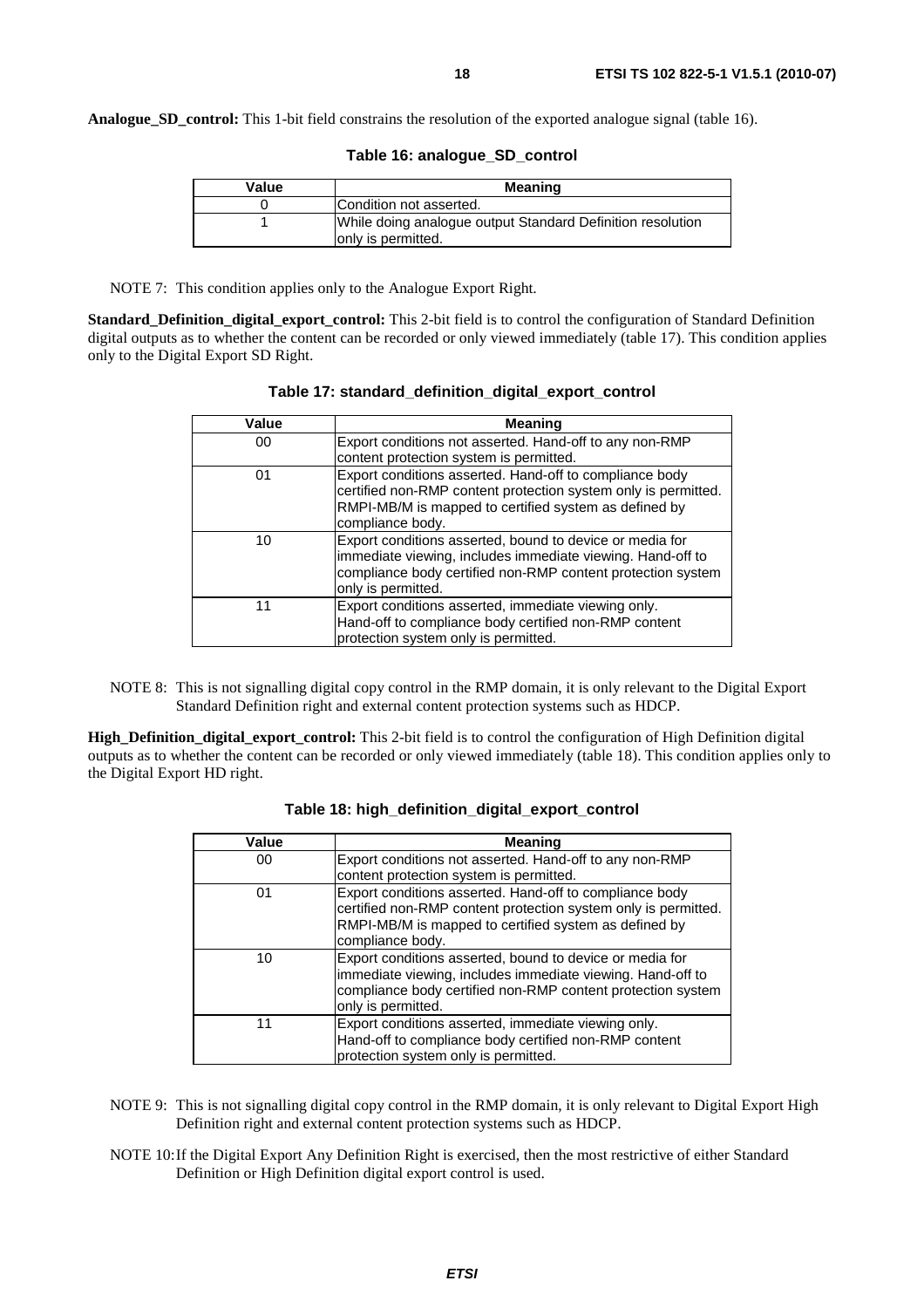**Single** point of control flag: This 1-bit field indicates that the broadcaster intends that once the content gets into the RMP Receiving Domain only one RMP entity can make usage decisions about the content based upon the expressed RMPI-MB (table 19). The content is irrevocably married to the device identified as single point of control, if that device is destroyed or lost, then this grant becomes no longer exercisable. Single point of control is only used in the context of Receiving Domain as principal.

|  |  |  |  |  | Table 19: single_point_of_control_flag |  |
|--|--|--|--|--|----------------------------------------|--|
|--|--|--|--|--|----------------------------------------|--|

| Value | Meaning                          |
|-------|----------------------------------|
|       | Condition not asserted.          |
|       | Single point of control applies. |

**Physical proximity flag:** This 1-bit field limits the use of a right to RMP compliant devices within close physical proximity of the receiver that first received the broadcast content (table 20). When a device checks that condition, it needs to be in close physical proximity of the receiving device in order to exercise the right. Precise definition of close physical proximity is to be determined by compliance body. The compliance body may decide to limit the use of this condition to live broadcasts. For instance close physical proximity could be defined as immediate vicinity e.g. content use is limited to the home network on the same local area network and is not permitted to be transmitted over a wide area network. Physical proximity is only used in the context of Receiving Domain as principal.

**Table 20: physical\_proximity\_flag**

| Value | <b>Meaning</b>              |
|-------|-----------------------------|
|       | Condition not asserted.     |
|       | Physical proximity applies. |

**Simultaneous\_rendering\_count:** This 4-bit field limits the number of simultaneous independent Plays, Analogue Exports, Digital Export SDs and Digital Export HDs of content within a domain (table 21). For purposes of this condition a Play counts as a rendering, an Analogue Export counts as a rendering, a Digital Export SD counts as a rendering, and a Digital Export HD counts as one rendering. Simultaneous rendering count is only used in the context of Receiving Domain as principal.

#### **Table 21: simultaneous\_rendering\_count**

| Value   | <b>Meaning</b>                                       |
|---------|------------------------------------------------------|
|         | Condition not asserted.                              |
| 1 to 15 | Maximum permitted number of simultaneous renderings. |

**Single** point of control **ID:** This 128-bit field identifies the entity that is the single point of control. This is triggered by the condition single point of control  $= 1$  in the incoming RMPI-MB granted to the receiving domain. 128-bit identifier to be allocated by compliance body. This condition is only applicable if RMPI\_type\_flag and single\_point\_of\_control flag are set to 1.

### 7 RMPI-MB and RMPI-M lifecycle

RMPI-MB is transmitted in conjunction with the broadcast signal. At the time of reception in the end user's TVA RMP Domain it is converted to RMPI-M. If RMPI-MB "scrambling\_control" is set to 1, then transition from RMPI-MB to RMPI-M must be synchronized with the rescrambling of the content. Rights that are granted to the "Receiving Domain" and "Single Point of Control" (if present) in RMPI-MB are carried over in RMPI-M. Generic mentioning of the "Receiving Domain" and "Single Point of Control" (if present) in RMPI-MB is translated into explicit mentioning through the explicit statement of "Identifiers" in RMPI-M. In order to maintain the persistence of the rights assigned by the broadcaster or content provider, a TVA RMP compliant receiver shall not change any other value in RMPI. Rights granted to "Any Domain" are always carried over unchanged from RMPI-MB to RMPI-M. Figure 2 illustrates the transition from RMPI-MB to RMPI-M in a case where "Single Point of Control" is asserted.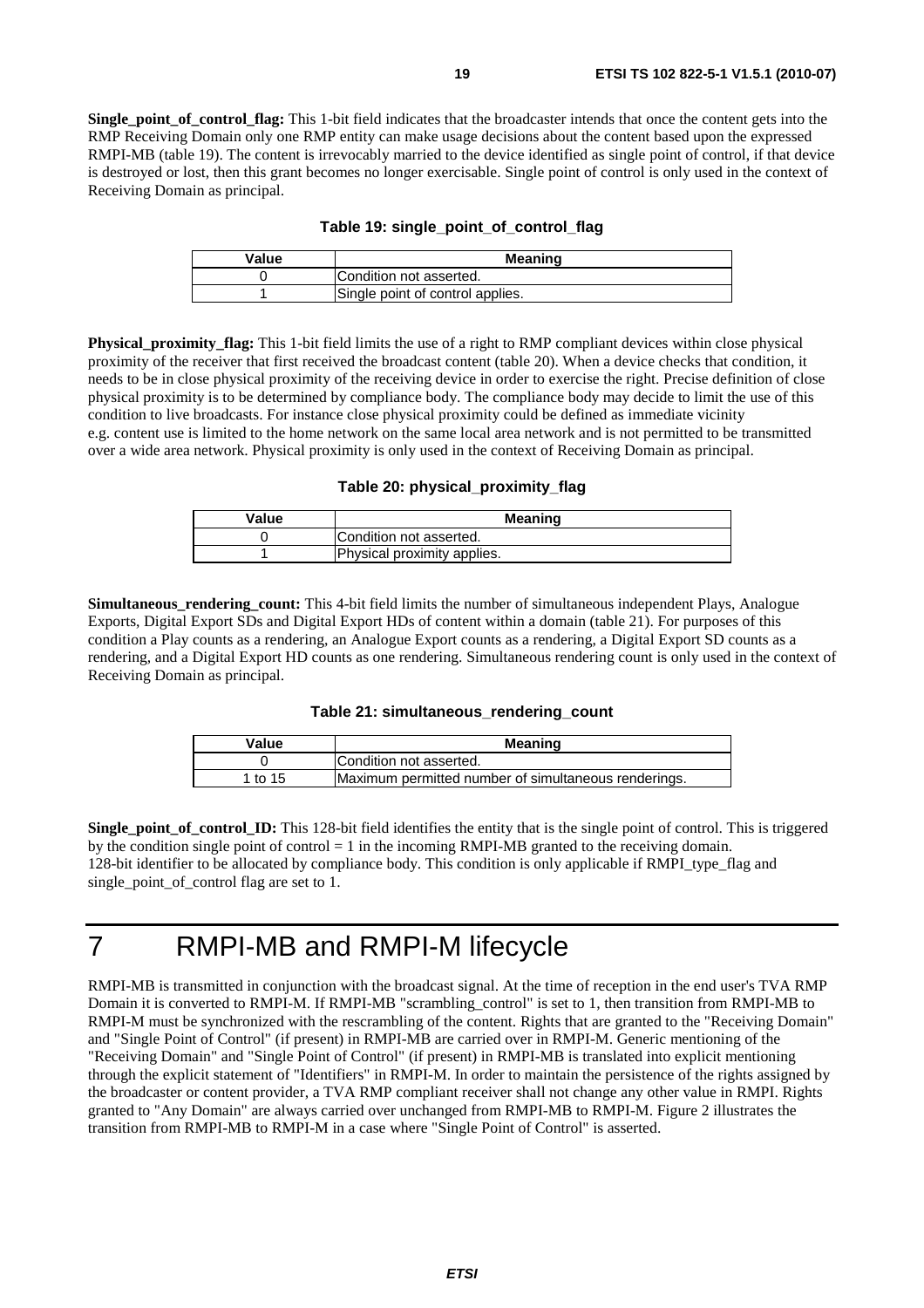| <b>RMPI-MB</b>                                    | <b>RMPI-M</b>                                     |
|---------------------------------------------------|---------------------------------------------------|
|                                                   |                                                   |
| <b>Ancillary RMPI</b>                             | <b>Ancillary RMPI</b>                             |
| RMPI type flag = $0$                              | RMPI type $flag = 1$                              |
| Version_of_RMPI                                   | Version_of_RMPI                                   |
| Origin of RMPI                                    | Origin of RMPI                                    |
| Scrambling control                                | Scrambling control                                |
| Cipher                                            | Cipher                                            |
| <b>Extend Rights</b>                              | <b>Extend Rights</b>                              |
| Extend_rights_flag                                | Extend_rights_flag                                |
| Security_level                                    | Security level                                    |
| Source_of_additional_rights                       | Source_of_additional_rights                       |
| <b>Grant to Receiving Domain</b>                  | <b>Grant to Receiving Domain</b>                  |
| Domain $ID = not applicable$                      | Domain_ID= Receiving Domain ID<br>$\rightarrow$   |
| Play Right flag                                   | Play Right flag                                   |
| Analogue_export_right_flag                        | Analogue_export_right_flag                        |
| Digital_export_SD_right_flag                      | Digital_export_SD_right_flag                      |
| Digital_export_HD_right_flag                      | Digital_export_HD_right_flag                      |
| Buffer_duration                                   | Buffer duration                                   |
| Security level                                    | Security level                                    |
| Time_window_start_date                            | Time_window_start_date                            |
| Time window end date                              | Time window end date                              |
| Geographic_control                                | Geographic_control                                |
| Analogue_export_signalling<br>Analogue SD control | Analogue_export_signalling<br>Analogue SD control |
| SD digital export control                         | SD digital export control                         |
| HD_digital_export_control                         | HD_digital_export_control                         |
| Single_point_of_control_flag                      | Single point of control flag                      |
| Physical_proximity_flag                           | Physical_proximity_flag                           |
| Simultaneous_rendering_count                      | Simultaneous_rendering_count                      |
| Single point of control $ID = not applicable$     | Single point of control $ID = Device / Entity ID$ |
| Grant to Any Domain                               | Grant to Any Domain                               |
| Play_Right_flag                                   | Play_Right_flag                                   |
| Analogue_export_right_flag                        | Analogue_export_right_flag                        |
| Digital export SD right flag                      | Digital export SD right flag                      |
| Digital_export_HD_right_flag                      | Digital_export_HD_right_flag                      |
| Buffer_duration                                   | Buffer_duration                                   |
| Security_level                                    | Security level                                    |
| Time_window_start_date                            | Time_window_start_date                            |
| Time window end date                              | Time window end date                              |
| Geographic_control                                | Geographic_control                                |
| Analogue_export_signalling                        | Analogue_export_signalling                        |
| Analogue_SD_control                               | Analogue_SD_control                               |
| SD digital export control                         | SD digital export control                         |
| HD digital export control                         | HD_digital_export_control                         |
|                                                   |                                                   |

**Figure 2: Transition from RMPI-MB to RMPI-M**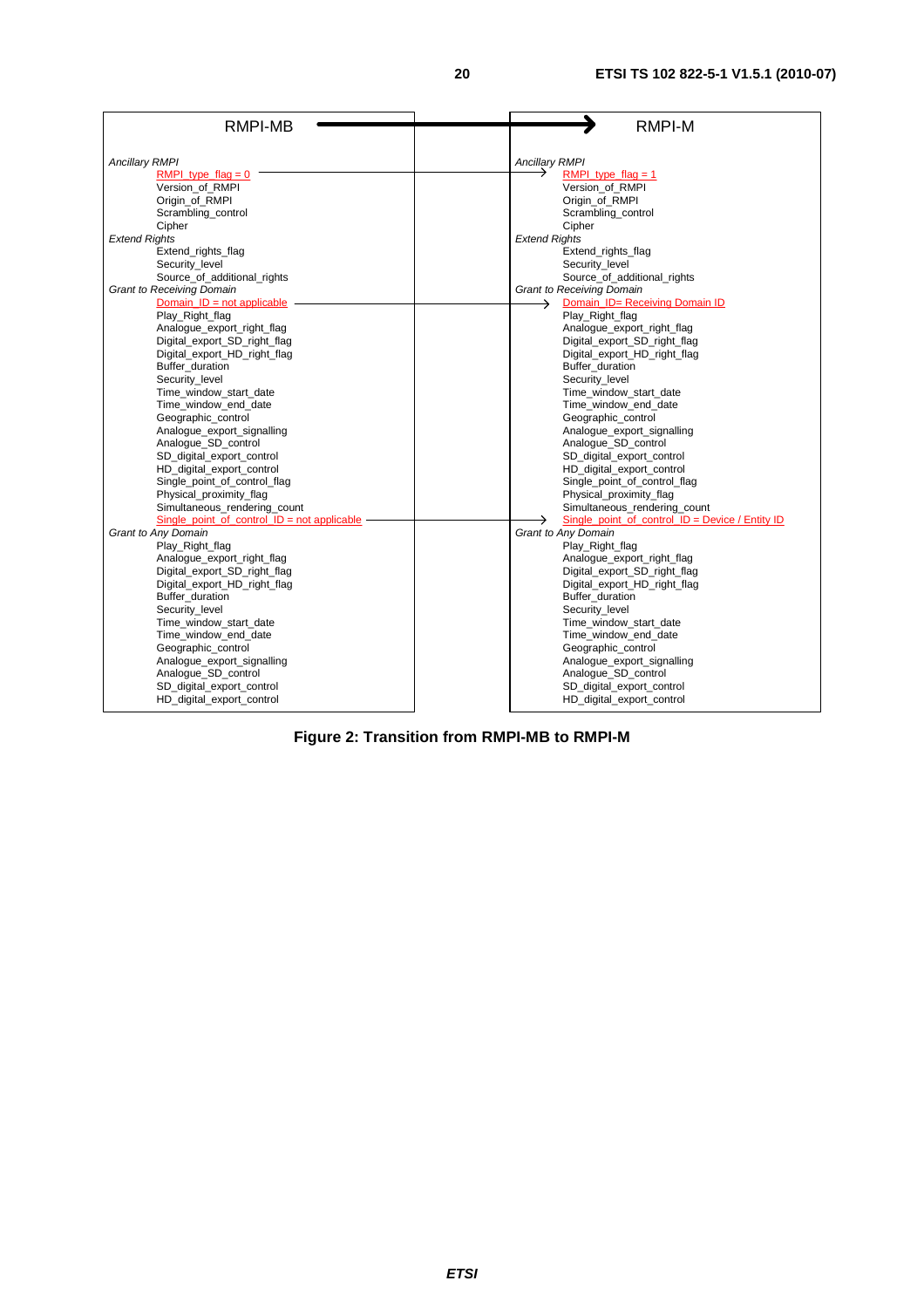## Annex A (informative): XML Expression of RMPI MB and M

## A.1 Cipher Classification Scheme (CipherCS.xml)

```
<?xml version="1.0" encoding="UTF-8"?> 
<ClassificationScheme uri="urn:tva:rmpi:cs:CipherCS:2005"> 
     <!-- ##################################################################### --> 
     <!-- Cipher --> 
     <!--Definition: A series of definitions for possible values of the Cipher element in RMPI 
metadata--> 
     <!-- ##################################################################### --> 
     <Term termID="0"> 
         <Name xml:lang="en">no cipher</Name> 
     </Term> 
     <Term termID="1"> 
         <Name xml:lang="en">AES</Name> 
         <Definition xml:lang="en">FIPS PUB 197: "Specifications for the Advanced Encryption Standard 
(AES)", 26 November 2001</Definition> 
     </Term> 
     <Term termID="2"> 
         <Name xml:lang="en">Camellia</Name> 
         <Definition xml:lang="en">A 128-Bit Block Cipher Suitable for Multiple Platforms", IEITC 
Transactions on Fundamentals of Electronics, Communications and Computer Science, Vol. E85-A, No.1, 
The Institute of Electronics, Information and Communication Engineers, January, 2002. Kazumaro Aoki, 
Tetsuya Ichikawa, Masayuki Kanda, Mitsuru Matsui, Shiho Moriai, Junko Nakajima, and Toshio 
Tokita</Definition> 
     </Term> 
     <Term termID="3"> 
         <Name xml:lang="en">DVB CSA 1</Name> 
         <Definition xml:lang="en">"Digital Video Broadcasting (DVB); Support for use of scrambling 
and Conditional Access (CA) within digital broadcasting systems"; ETSI Technical Report ETR 289,
October 1996</Definition> 
     </Term> 
     <Term termID="4"> 
         <Name xml:lang="en">DVB CSA 2</Name> 
         <Definition xml:lang="en">"Digital Video Broadcasting (DVB); Support for use of scrambling 
and Conditional Access (CA) within digital broadcasting systems"; ETSI Technical Report ETR 289,
October 1996</Definition> 
     </Term> 
     <Term termID="5"> 
         <Name xml:lang="en">3DES</Name> 
         <Definition xml:lang="en">FIPS PUB 46-3: "Data Encryption Standard", 25 October 
1999</Definition> 
     </Term> 
     <Term termID="6"> 
         <Name xml:lang="en">M2</Name> 
         <Definition xml:lang="en">Multi-2 encryption algorithm</Definition> 
     </Term> 
     <Term termID="7"> 
        <Name xml:lang="en">out of RMP control</Name> 
     </Term> 
</ClassificationScheme>
```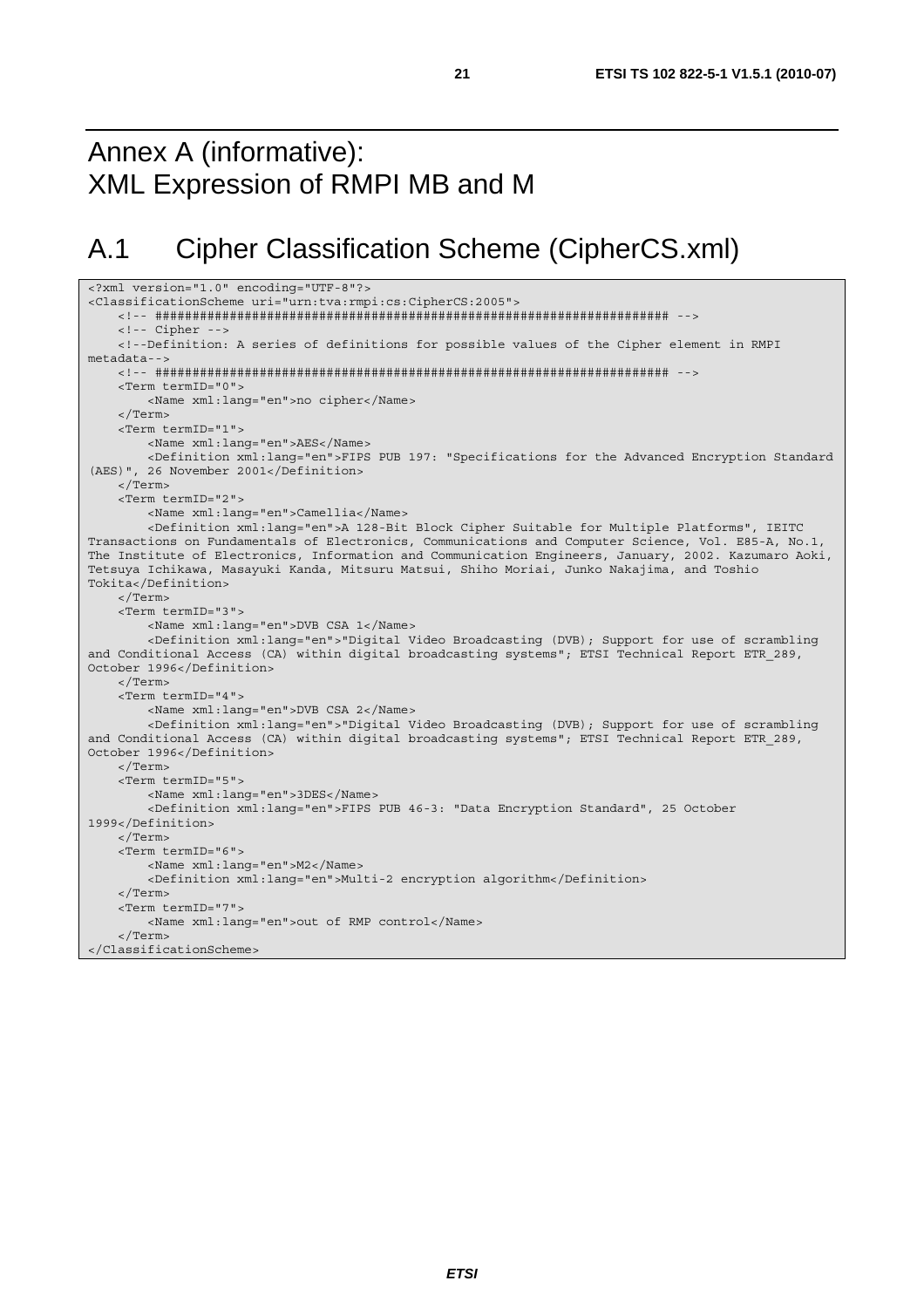## A.2 RMPI Scheme (tva\_rmpi\_5-1\_v141.xsd)

```
<?xml version="1.0" encoding="UTF-8"?> 
<schema targetNamespace="urn:tva:rmpi:2010" xmlns:rmpi="urn:tva:rmpi:2010" 
xmlns:tva="urn:tva:metadata:2010" xmlns:mpeg7="urn:tva:mpeg7:2008" 
xmlns="http://www.w3.org/2001/XMLSchema" elementFormDefault="qualified" 
attributeFormDefault="unqualified"> 
     <import namespace="urn:tva:metadata:2010" schemaLocation="tva_metadata_3-1_v161.xsd"/> 
    \langleimport namespace="urn:tva:mpeg7:2008" schemaLocation="tva_mpeg7_2008.xsd"/>
     <annotation> 
          <documentation>TV-Anytime Forum (TVAF) Rights Management and Protection Information 
(RMPI)</documentation> 
     </annotation> 
    \tanh\arctan <documentation xml:lang="en">This schema consists of datatypes that are normatively defined 
in ETSI TS 102 822-5-1 v1.5.1</documentation> 
     </annotation> 
     <complexType name="RMPI-MBAndMType"> 
         <sequence> 
             <element name="AncillaryRMPI" type="rmpi:AncillaryRMPIType"/> 
              <element name="ExtendRights" type="rmpi:ExtendRightsType"/> 
              <element name="ReceivingDomainRights" type="rmpi:ReceivingDomainRightsType"/> 
             <element name="AnyDomainRights" type="rmpi:AnyDomainRightsType"/> 
         </sequence> 
     </complexType> 
     <complexType name="ExtendRightsType"> 
         <sequence> 
             <choice> 
                  <sequence> 
                      <element name="ExtendRightsFlagGranted" type="rmpi:GrantedType"/> 
                      <element name="SecurityLevel" type="rmpi:SecurityLevelType"/> 
                      <element name="SourceOfAdditionalRights" type="string"/> 
                  </sequence> 
                  <element name="ExtendRightsFlagNotGranted" type="rmpi:NotGrantedType"/> 
             </choice> 
         </sequence> 
     </complexType> 
     <simpleType name="SecurityLevelType"> 
         <restriction base="string"> 
             <enumeration value="level 0"/> 
              <enumeration value="level 1"/> 
             <enumeration value="level 2"/> 
             <enumeration value="level 3"/> 
         </restriction> 
     </simpleType> 
     <simpleType name="GrantedNotGrantedType"> 
         <restriction base="string"> 
             <enumeration value="granted"/> 
             <enumeration value="not granted"/> 
         </restriction> 
     </simpleType> 
     <simpleType name="GrantedType"> 
         <restriction base="string"> 
             <enumeration value="granted"/> 
         </restriction> 
     </simpleType> 
     <simpleType name="NotGrantedType"> 
         <restriction base="string"> 
             <enumeration value="not granted"/> 
         </restriction> 
     </simpleType> 
     <complexType name="BasicSetOfRightsType" abstract="true"> 
         <sequence> 
             <element name="PlayRightFlag" type="rmpi:GrantedNotGrantedType"/> 
              <element name="AnalogueExportRight" type="rmpi:AnalogueExportRightType"/> 
              <element name="DigitalExportSDRight" type="rmpi:DigitalExportRightType"/> 
             <element name="DigitalExportHDRight" type="rmpi:DigitalExportRightType"/> 
              <element name="SecurityLevel" type="rmpi:SecurityLevelType"/> 
             <choice minOccurs="0"> 
                  <element name="BufferDuration" type="rmpi:BufferDurationType"/> 
                  <element name="TimeWindow" type="rmpi:TimeWindowType"/> 
              </choice> 
              <element name="GeographicalControl" type="string"/> 
         </sequence>
```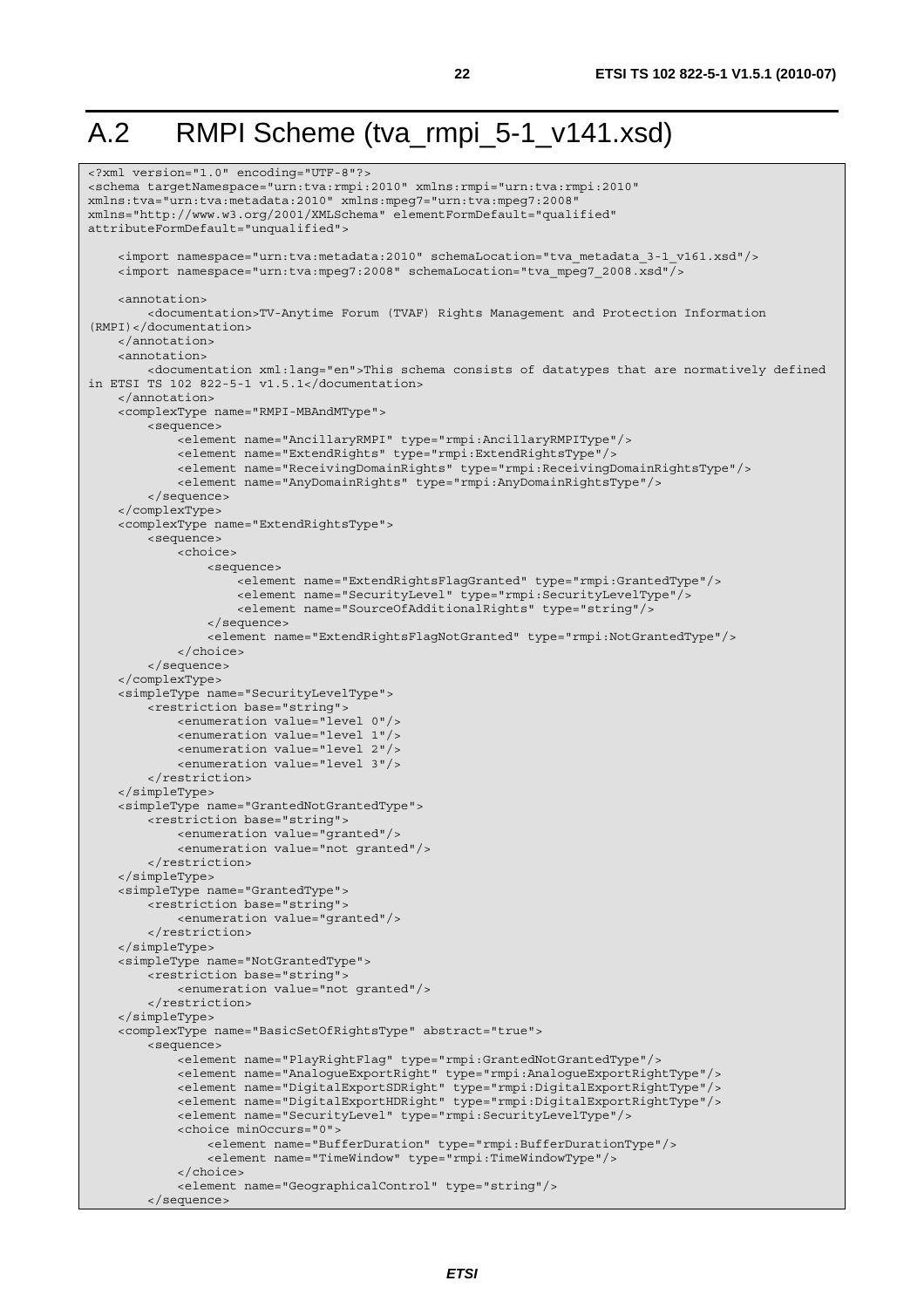</complexType> <complexType name="AnalogueExportRightType"> <sequence> <choice> <element name="AnalogueExportRightFlagNotGranted" type="rmpi:NotGrantedType"/> <sequence> -<br><element name="AnaloqueExportRightFlagGranted" type="rmpi:GrantedType"/> <element name="AnalogueExportSignalling" type="rmpi:AnalogueExportSignallingType" minOccurs="0"/> <element name="AnalogueExportSDControl" type="rmpi:ControlType" minOccurs="0"/> </sequence> </choice> </sequence> </complexType> <simpleType name="ControlType"> <restriction base="string"> <enumeration value="controlled"/> </restriction> </simpleType> <simpleType name="AnalogueExportSignallingType"> <restriction base="string"> <enumeration value="immediate viewing"/> <enumeration value="storage bound"/> </restriction> </simpleType> <complexType name="DigitalExportRightType"> <sequence> <choice> <element name="DigitalExportRightFlagNotGranted" type="rmpi:NotGrantedType"/> <sequence> <element name="DigitalExportRightFlagGranted" type="rmpi:GrantedType"/> <element name="DigitalExportControl" type="rmpi:DigitalExportControlType" minOccurs="0"/> </sequence> </choice> </sequence> </complexType> <simpleType name="DigitalExportControlType"> <restriction base="string"> <enumeration value="immediate viewing"/> <enumeration value="storage bound"/> <enumeration value="RMP trusted"/> </restriction> </simpleType> <simpleType name="BufferDurationType"> <restriction base="string"> <enumeration value="immediate viewing"/> <enumeration value="buffered viewing"/> </restriction> </simpleType> <complexType name="TimeWindowType"> <sequence> <element name="StartDate" type="rmpi:TVATimeType" minOccurs="0"/> <element name="EndDate" type="rmpi:TVATimeType" minOccurs="0"/> </sequence> </complexType> <complexType name="TVATimeType"> <sequence> <element name="TimePoint" type="mpeg7:timePointType"/> <element name="Duration" type="mpeg7:durationType" minOccurs="0"/> </sequence> </complexType> <complexType name="ReceivingDomainRightsType"> <complexContent> <extension base="rmpi:BasicSetOfRightsType"> <sequence> <element name="SinglePointOfControl" type="rmpi:SinglePointOfControlType" minOccurs="0"/> <element name="PhysicalProximityFlag" type="rmpi:ControlType" minOccurs="0"/> <element name="SimultaneousRendering" type="rmpi:SimultaneousRenderingType" minOccurs="0"/> <element name="DomainId" type="string" minOccurs="0"/> </sequence>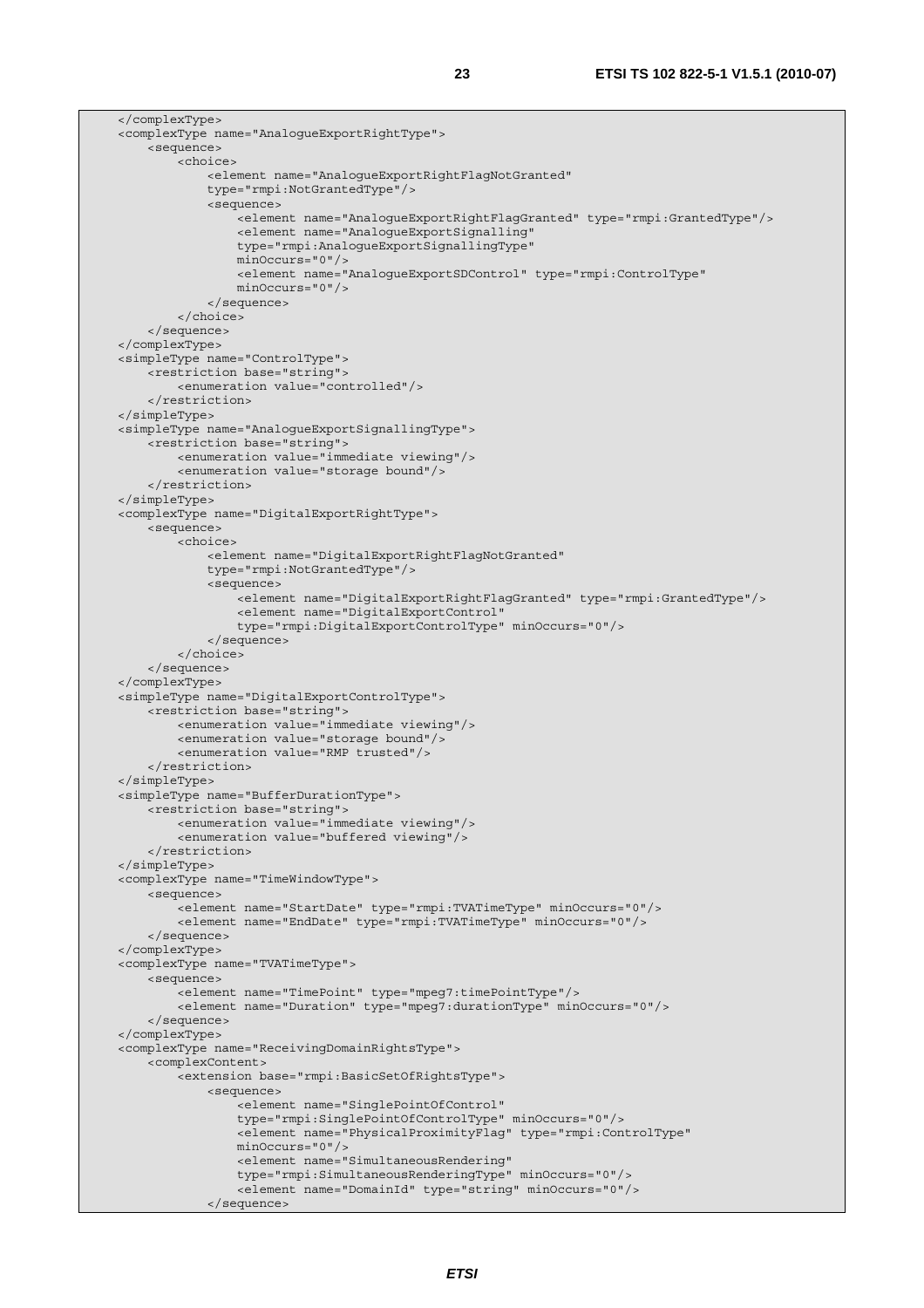```
 </extension> 
     </complexContent> 
 </complexType> 
 <complexType name="AnyDomainRightsType"> 
     <complexContent> 
         <extension base="rmpi:BasicSetOfRightsType"/> 
     </complexContent> 
 </complexType> 
 <complexType name="SinglePointOfControlType"> 
     <sequence> 
         <element name="SinglePointOfControlFlag" type="rmpi:ControlType"/> 
         <element name="SinglePointOfControlId" type="string" minOccurs="0"/> 
     </sequence> 
 </complexType> 
 <complexType name="SimultaneousRenderingType"> 
     <sequence> 
         <element name="SimultaneousRenderingFlag" type="rmpi:ControlType"/> 
         <element name="SimultaneousRenderingCount" 
         type="rmpi:SimultaneousRenderingCountType"/> 
     </sequence> 
 </complexType> 
 <simpleType name="SimultaneousRenderingCountType"> 
     <restriction base="integer"> 
         <minInclusive value="1"/> 
         <maxInclusive value="15"/> 
     </restriction> 
 </simpleType> 
 <complexType name="AncillaryRMPIType"> 
     <sequence> 
         <element name="RMPITypeFlag" type="rmpi:RMITypeFlagType"/> 
         <element name="VersionOfRMPI" type="string"/> 
         <element name="OriginOfRMPI" type="string"/> 
         <element name="Cipher" type="tva:ControlledTermType"/> 
         <choice> 
              <element name="MBScramblingControl" type="rmpi:MBScramblingControlType"/> 
              <element name="MScramblingControl" type="rmpi:MScramblingControlType"/> 
         </choice> 
     </sequence> 
 </complexType> 
 <simpleType name="RMITypeFlagType"> 
    <restriction base="string"
         <enumeration value="RMPI-MB"/> 
         <enumeration value="RMPI-M"/> 
     </restriction> 
 </simpleType> 
 <simpleType name="MBScramblingControlType"> 
     <restriction base="string"> 
         <enumeration value="maintain"/> 
         <enumeration value="change"/> 
     </restriction> 
 </simpleType> 
 <simpleType name="MScramblingControlType"> 
     <restriction base="string"> 
         <enumeration value="maintained"/> 
         <enumeration value="changed"/> 
     </restriction> 
 </simpleType>
```

```
</schema>
```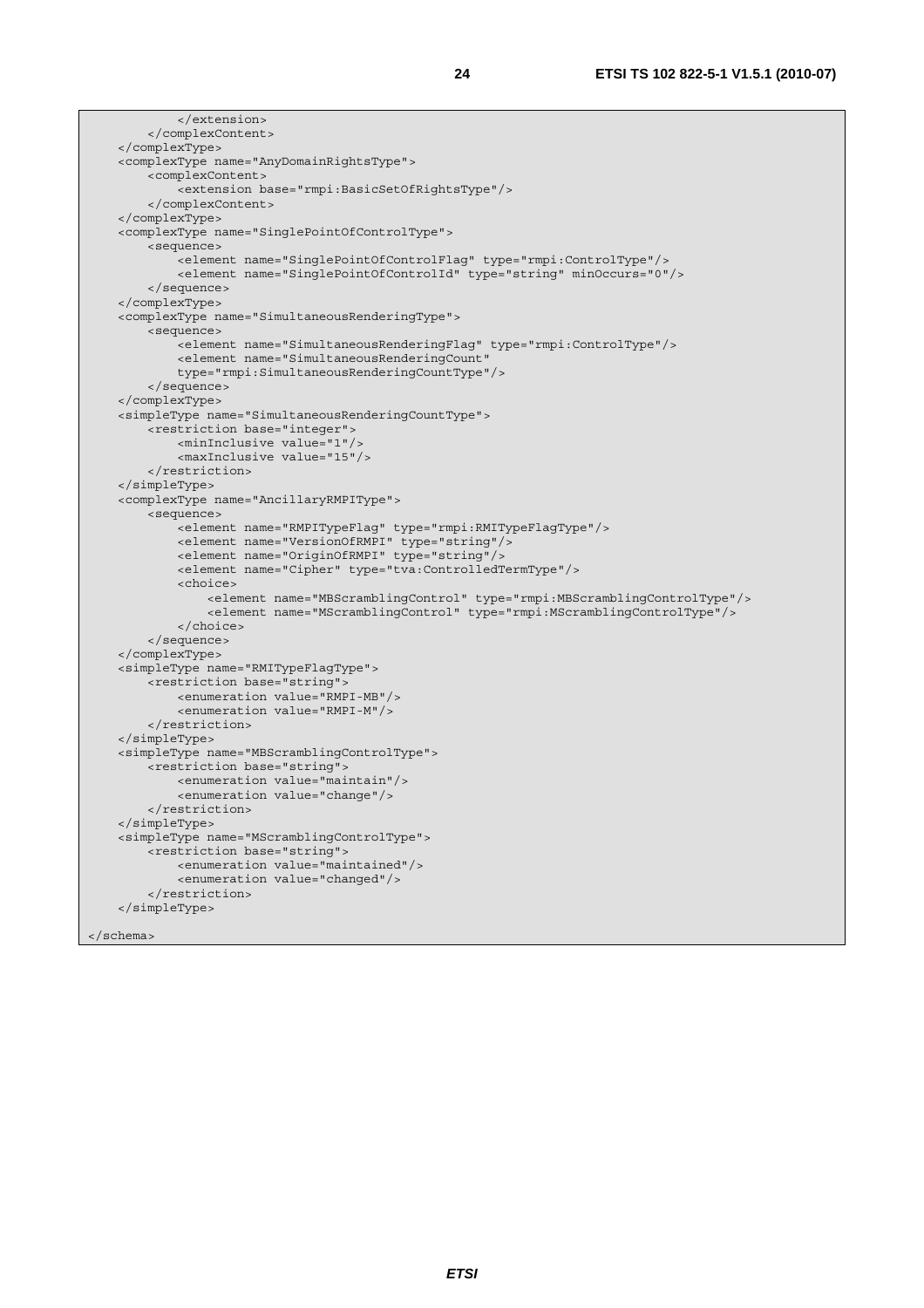## Annex B (informative): TV-Anytime RMPI Schemas

The *TV-Anytime* RMPI metadata schema listed in the present document has been aggregated into an archive ts\_1028220501v010501p0.zip, attached to the present document, which contains the following files:

- "CipherCS.xml";
- $\bullet$  "tva\_rmpi\_5-1\_v141.xsd".

The RMPI metadata schema imports other files that need to be present in order to be valid:

- "tva\_mpeg7\_2008.xsd" that is available in archive ts\_1028220301v010601p0.zip accompanying TS 102 822-3-1 [3];
- "tva\_metadata\_ 3-1\_v151.xsd" that is available in archive ts\_1028220301v010601p0.zip accompanying TS 102 822-3-1 [3];
- "xml.xsd" that is available in archive ts\_1028220301v010601p0.zip accompanying TS 102 822-3-1 [3].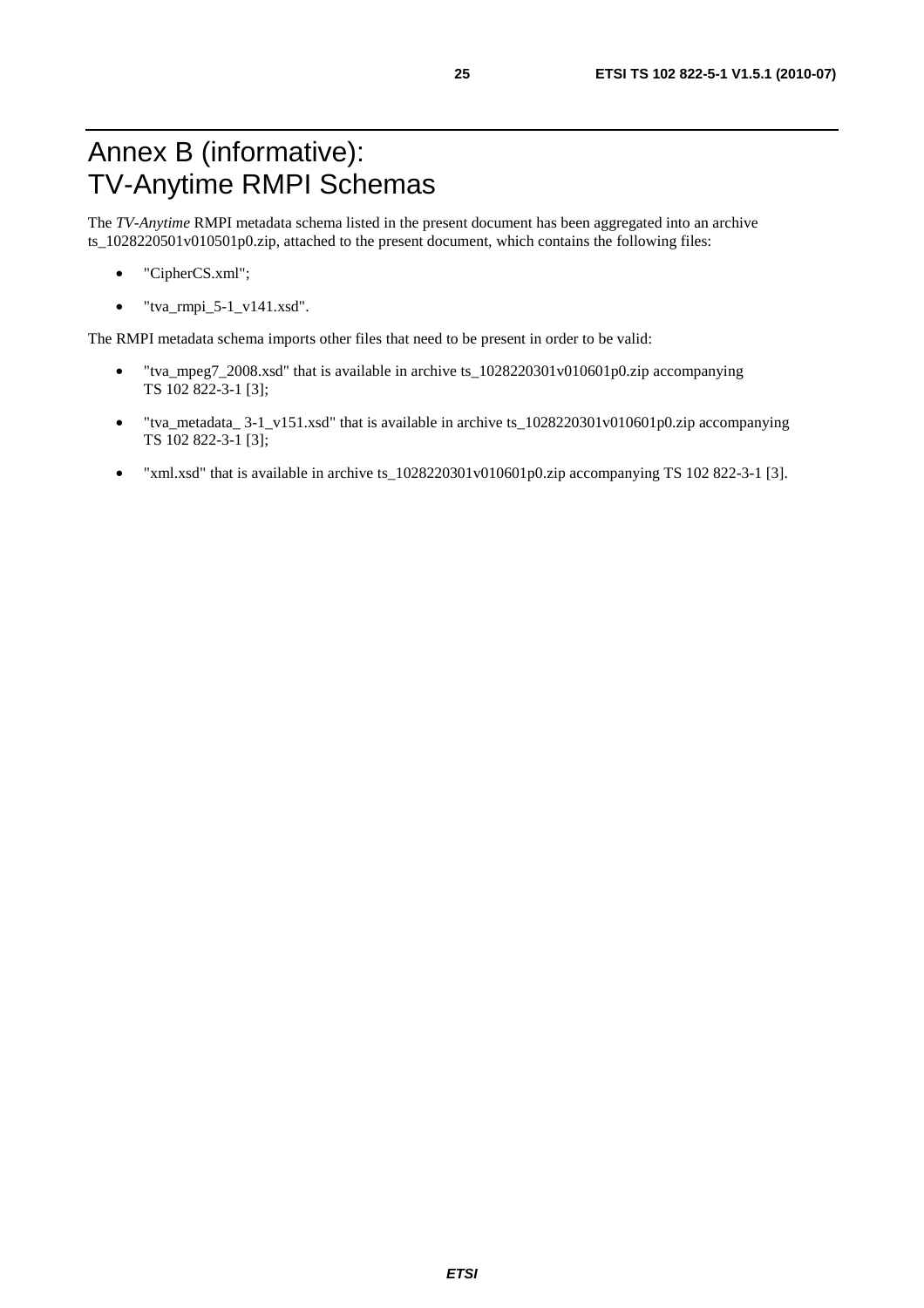## Annex C (informative): Bibliography

3DES: FIPS PUB 46-3: "Data Encryption Standard", 25 October 1999.

NOTE: Available at [http://csrc.nist.gov/publications/fips/fips46-3/fips46-3.pdf.](http://csrc.nist.gov/publications/fips/fips46-3/fips46-3.pdf) 

AES: FIPS PUB 197: "Specifications for the Advanced Encryption Standard (AES)", 26 November 2001.

NOTE: Available at [http://csrc.nist.gov/publications/fips/fips197/fips-197.pdf.](http://csrc.nist.gov/publications/fips/fips197/fips-197.pdf) 

"Camellia: A 128-Bit Block Cipher Suitable for Multiple Platforms", IEITC Transactions on Fundamentals of Electronics, Communications and Computer Science, Vol. E85-A, No.1, The Institute of Electronics, Information and Communication Engineers, January, 2002. Kazumaro Aoki, Tetsuya Ichikawa, Masayuki Kanda, Mitsuru Matsui, Shiho Moriai, Junko Nakajima, and Toshio Tokita.

NOTE: Available at [http://info.isl.ntt.co.jp/crypt/eng/camellia/index.html.](http://info.isl.ntt.co.jp/crypt/eng/camellia/index.html)

ETSI ETR 289: "Digital Video Broadcasting (DVB); Support for use of scrambling and Conditional Access (CA) within digital broadcasting systems".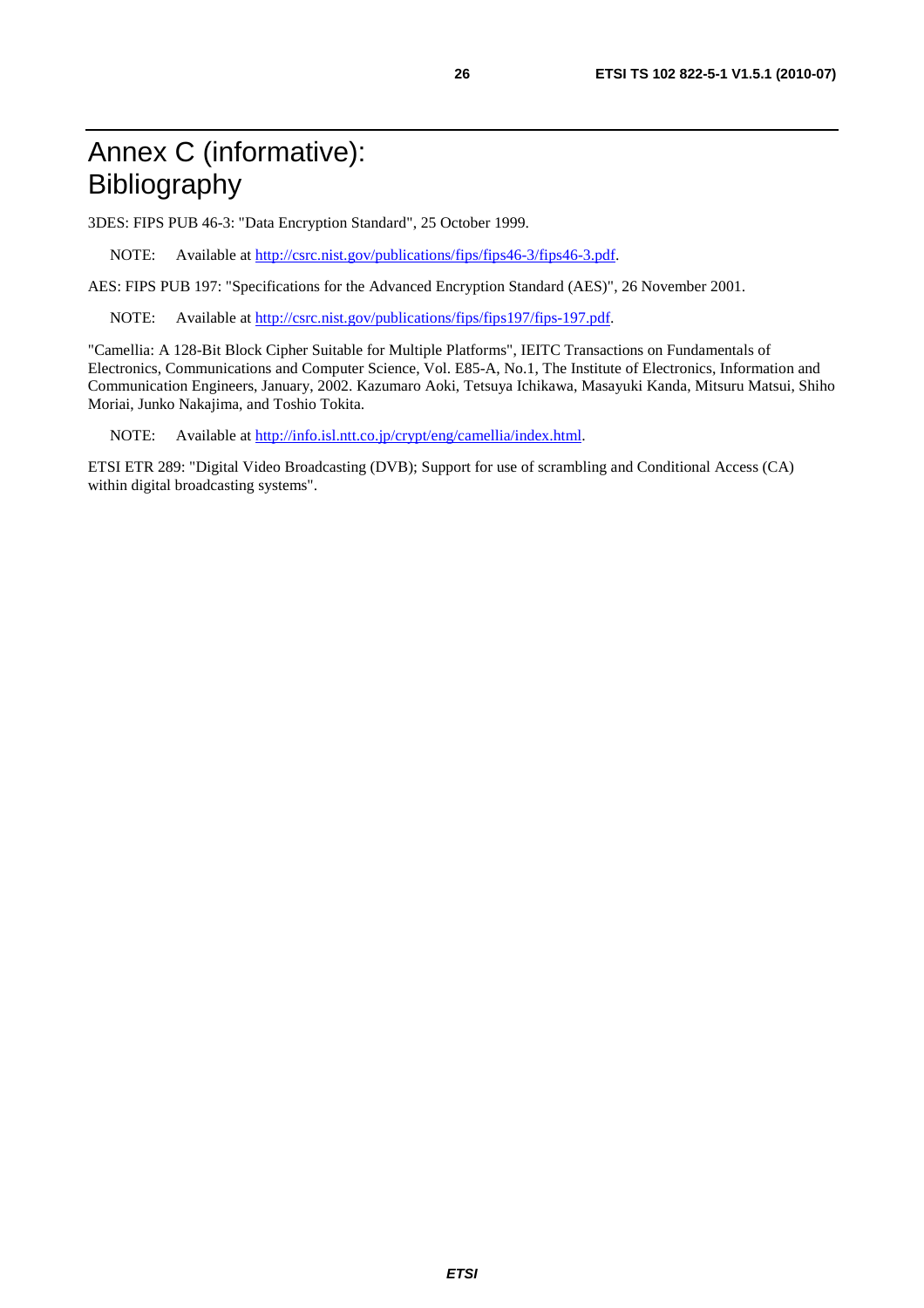## List of figures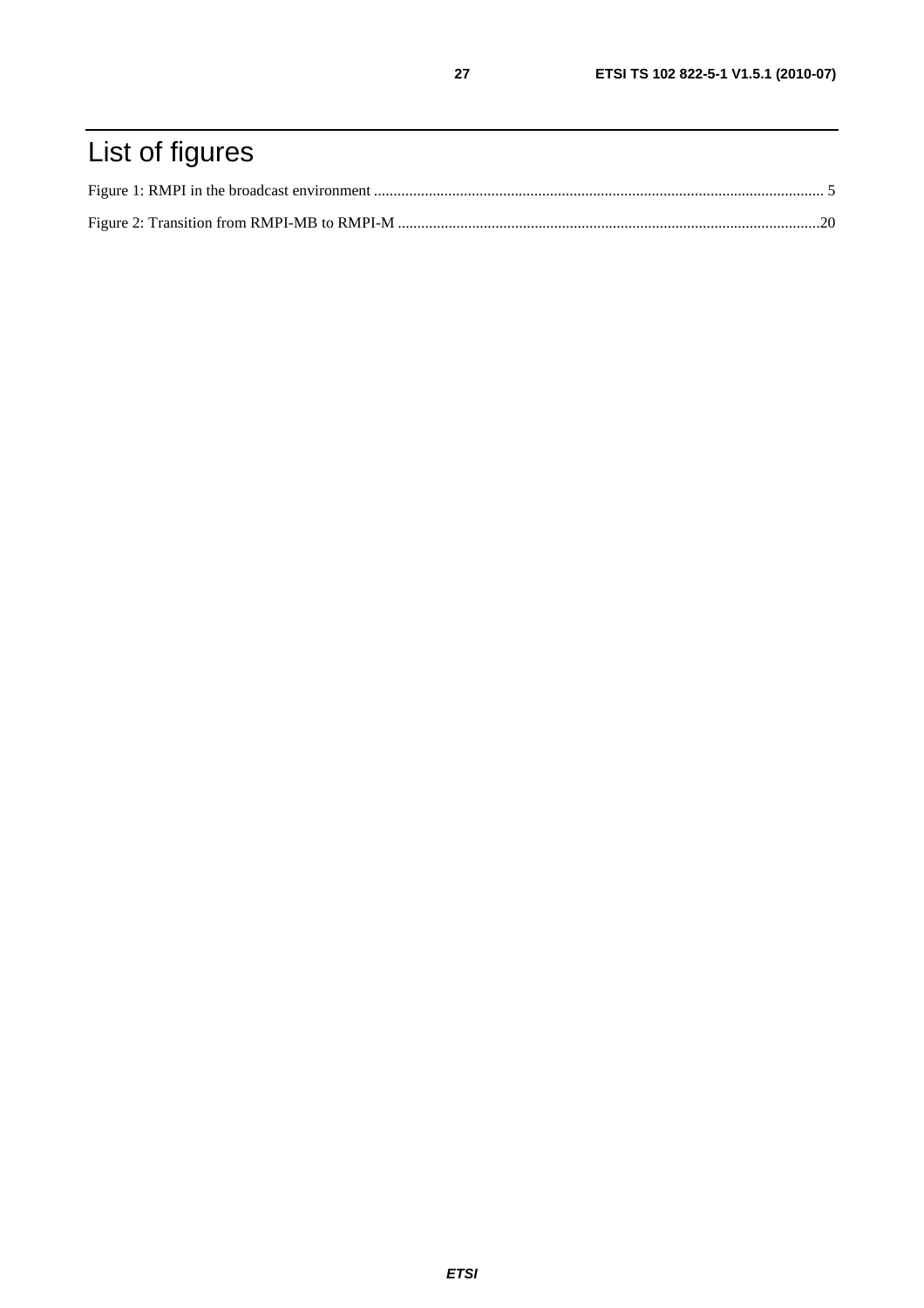## List of tables